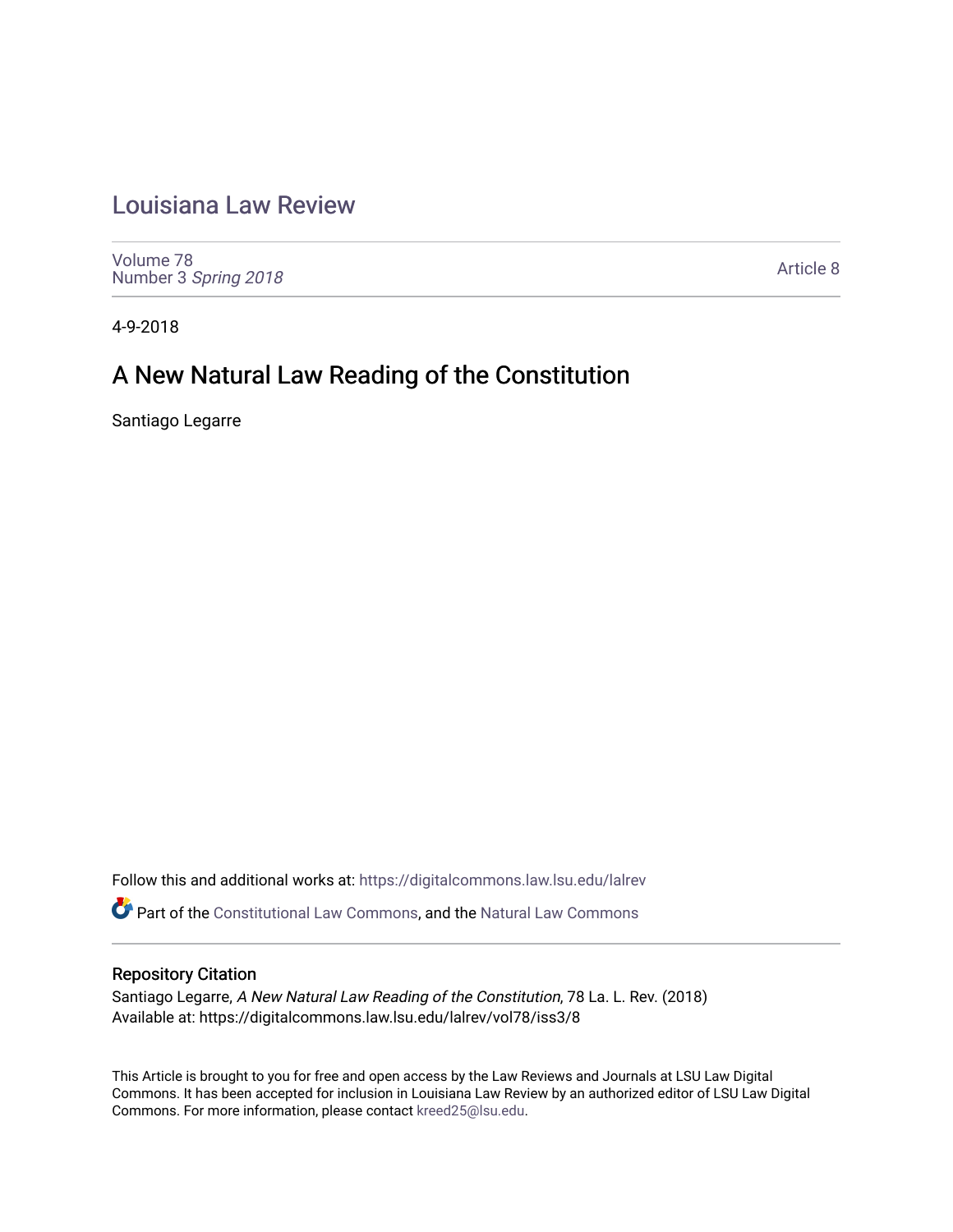### **A New Natural Law Reading of the Constitution**

*Santiago Legarre*\*

TABLE OF CONTENTS

#### **INTRODUCTION**

The title of this Article borrows from the subtitle of one of Ronald Dworkin's last books, *Freedom's Law: The Moral Reading of the American Constitution*. <sup>1</sup> This Article argues that the United States Constitution—or any constitution, for that matter—should be interpreted "morally," as Dworkin posits; but, forgoing Dworkin's company, this Article argues that the morality used in this interpretative venture, which he oddly called "interpretive,"<sup>2</sup> ought to be natural law morality.

To begin, natural law requires an explanation. To do so, it is useful to explain first what natural law is not. Given the unending confusions, both terminological and conceptual, this clarification is virtually necessary, and is tackled in Part I, which is followed by an overview in Part II of what

1. *See* RONALD DWORKIN, FREEDOM'S LAW: THE MORAL READING OF THE AMERICAN CONSTITUTION (Oxford Univ. Press 1996).

Copyright 2018, by SANTIAGO LEGARRE.

<sup>\*</sup> LL.B., Universidad Católica Argentina; M.St., Oxford; Ph.D., Universidad de Buenos Aires. Professor of Law, Universidad Católica Argentina; Independent Researcher, CONICET (Buenos Aires); Visiting Professor, Notre Dame Law School (Indiana) and Strathmore Law School (Nairobi). Many thanks to the editors of the *Louisiana Law Review* and to Hector Legarre (in pace), Paul Baier, John Baker, Michael Bradley, Patrick Button, Madeline Rose Gillen, Sam Gregg, Mary Joseph, Dwight King, Pat Martin, Gregory Mitchell, Larry Solum, Jim Stoner, Lee Strang, and Olivia Zicari Clausen for excellent feedback. This Article is dedicated to the memory of the late Cheney Joseph, Jr.

<sup>2.</sup> *Id.* at 12.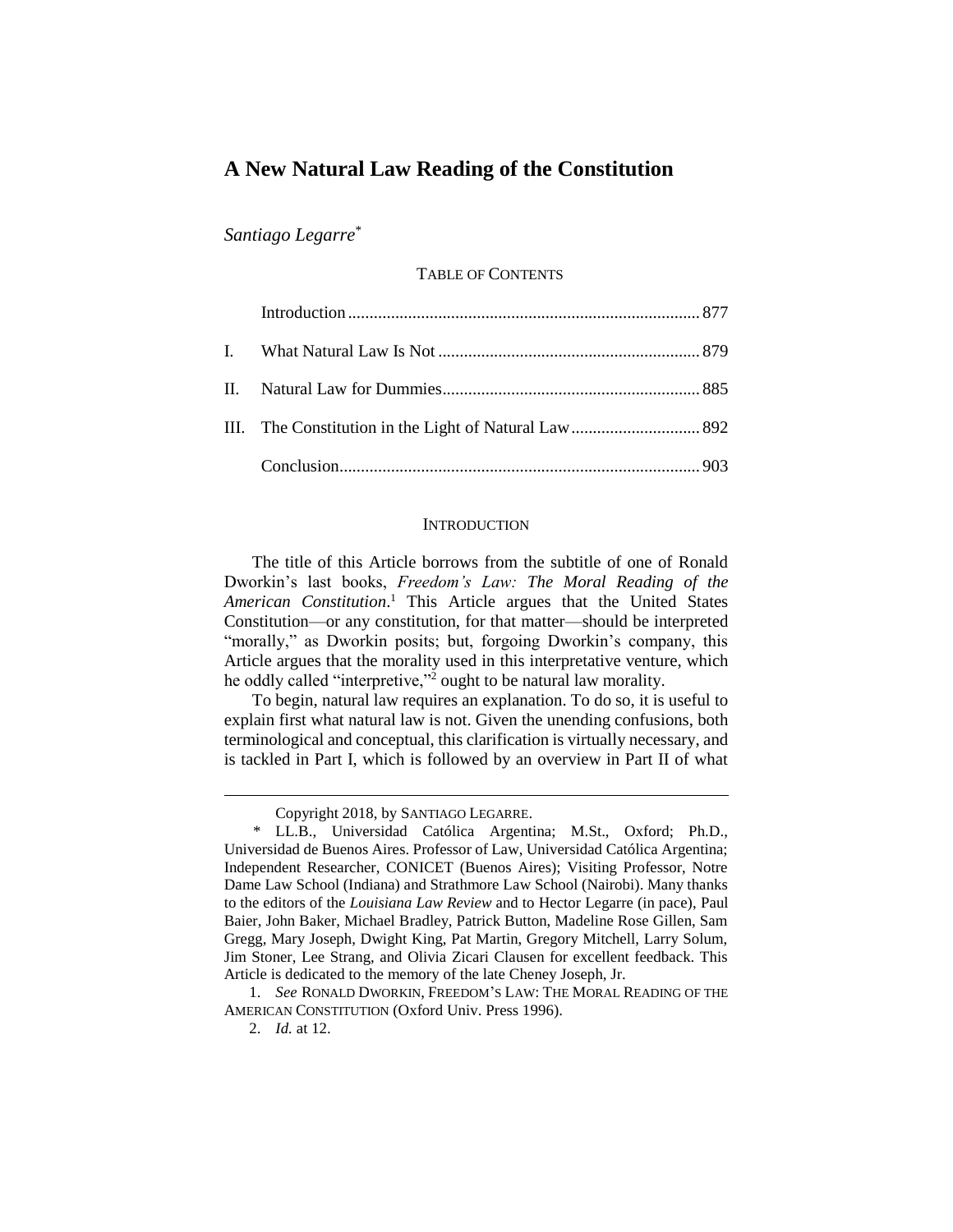natural law means for the purposes of this Article. Guided by the classical tradition,<sup>3</sup> this Part also attempts to clarify how natural law connects to positive law. In light of the diverse modes of connection between natural and positive law, Part III argues that natural law can factor into constitutional interpretation in subtle but significant ways. More specifically, this Article suggests that natural law has two different levels of presence in constitutional law. The interpretation of constitutional norms, this Article argues, is more moral with regard to one of the two modes of connection and more technical with regard to the other mode. Finally, this Article offers some conclusions.

Why "new" natural law? Russell Hittinger coined the expression "new natural law theory" in his 1987 book *A Critique of the New Natural Law Theory*. <sup>4</sup> He used the term to describe and, indeed, as he hoped, delegitimize a school of thought that has in Germain Grisez its founder and architect,<sup>5</sup> John Finnis a main builder, and Robert P. George its more recent—and most exuberant—voice.<sup>6</sup> But these three scholars—as well as others who purportedly fall under the related label "new natural lawyers" never seemed to like the term "new natural law theory."<sup>7</sup> In an apparent compromise, Finnis accepted an alternative, not altogether different brand: the new classical natural law theory.<sup>8</sup>

 $\overline{a}$ 

5. According to a self-declared member of the "new natural law" crew, "new natural law" is "the name given a particular revival and revision of Thomistic Natural Law theory," a revision "initiated in the 1960s by Germain Grisez." CHRISTOPHER O. TOLLEFSEN, THE WITHERSPOON INST., *The New Natural Law Theory* 1, 4 n.1 (2012), http://www.nlnrac.org/contemporary/new-natural-lawtheory#\_ednref1 (last visited Oct. 16, 2017) [https://perma.cc/MG2X-NS2Y].

6. *See* ROBERT P. GEORGE, MAKING MEN MORAL (Oxford Univ. Press 1993).

7. After recognizing that Finnis's work with Germain Grisez and Joseph Boyle in developing the understanding of practical reasoning has come to be known as the "new" natural law theory, Robert P. George argues, in his opening contribution to Finnis's festschrift, that the expression "new natural law theory" is problematic. Robert P. George, *Introduction: The Achievement of John Finnis*, *in* REASON, MORALITY, AND LAW: THE PHILOSOPHY OF JOHN FINNIS 1, 6 n.15 (John Keown & Robert P. George eds., 2013) [hereinafter REASON, MORALITY, AND LAW]. Finnis's own sharp reservations regarding the label also are featured there. JOHN FINNIS, *Reflections and Responses*, *in* REASON, MORALITY, AND LAW, *supra*, at 468 n.31.

8. John Finnis, *Natural Law: The Classical Tradition*, *in* THE OXFORD HANDBOOK OF JURISPRUDENCE AND PHILOSOPHY OF LAW 1, 5 (Jules Coleman & Scott Shapiro eds., 2002). In 1991, Finnis already had alluded to "the new

<sup>3.</sup> *See infra* note 8.

<sup>4.</sup> RUSSELL HITTINGER, A CRITIQUE OF THE NEW NATURAL LAW THEORY (Univ. of Notre Dame Press 1987).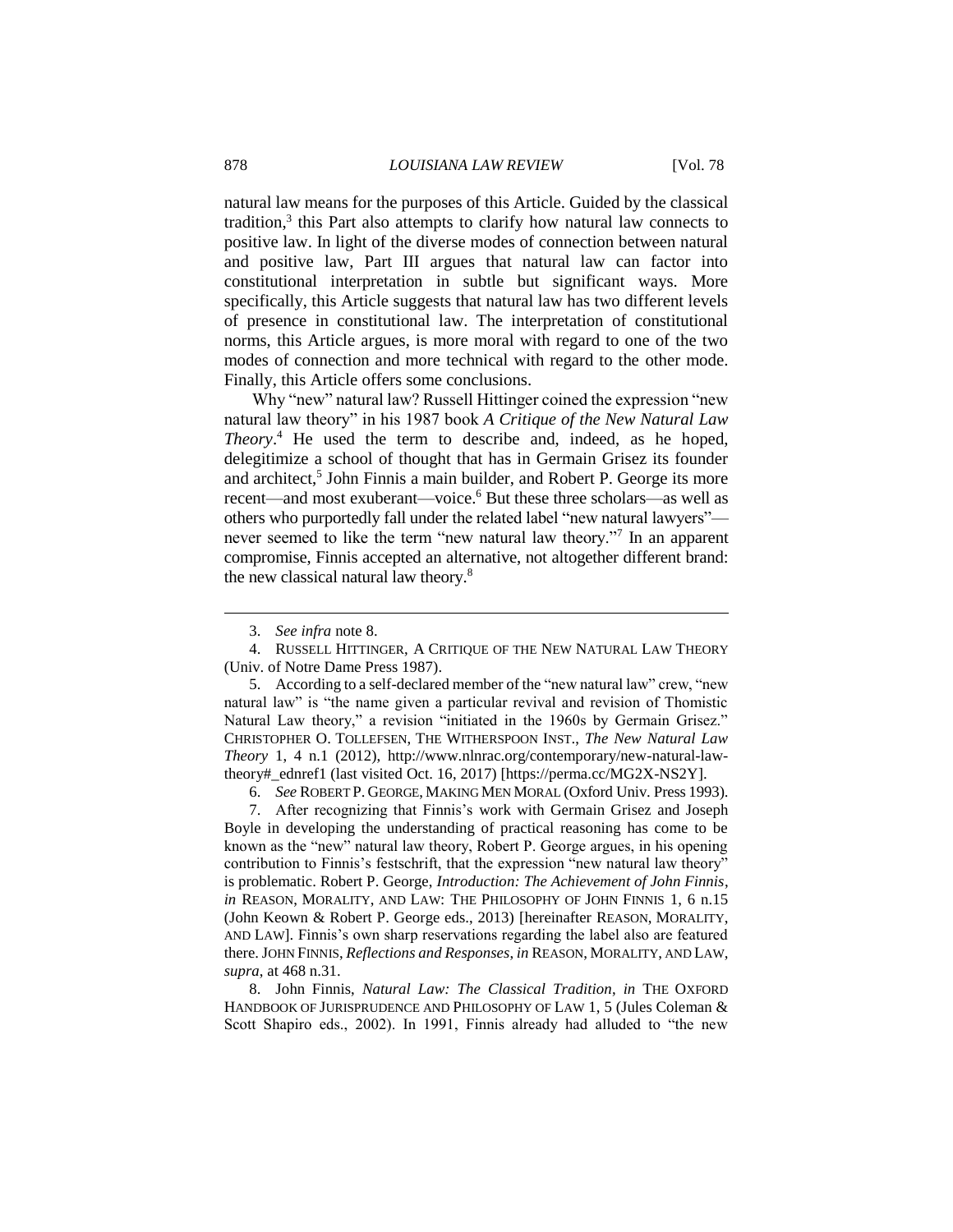Here, "new natural law" is used only as a catchphrase.<sup>9</sup> As explained in Part I, the term "natural law" is confusing and misleading—so much so that Finnis, the leading contemporary natural law scholar, has written a lengthy book, *Natural Law and Natural Rights*, throughout which he avoids using the term "natural law" consistently and purposefully to prevent misunderstandings.<sup>10</sup> Furthermore, "natural law" has an oldfashioned ring to it that might dissuade readers. Although readers would be disenchanted if they assumed they would find in the author's writing something substantially different from the classical natural law theory of Aristotle and Thomas Aquinas, this Article uses a phrase that alerts the readers to the fact that his presentation of the classical teachings, though by no means uniquely the author's, $^{11}$  is indeed "new."

#### I. WHAT NATURAL LAW IS NOT

"Natural law" in this Article does not mean what it means in three different contexts in which the expression sometimes is used. This Article shall indicate in what respects the meaning that the author holds to be focal has something in common with and how it differentiates from the other meanings. In so doing, this Article will inevitably start to define natural law.

First, natural law in this Article is not the singular of the plural expression "natural laws," that is, the laws of nature, such as the laws of

classical theory." JOHN FINNIS, *Contents*, *in* 1 NATURAL LAW III (N.Y. Univ. Press 1991).

<sup>9.</sup> *See* Santiago Legarre, *H.L.A. Hart and the Making of the New Natural Law Theory*, 8 JURISPRUDENCE 82 (2017).

<sup>10.</sup> JOHN FINNIS, NATURAL LAW AND NATURAL RIGHTS (2d ed. 2011). Chapter II of the book is tellingly titled "Images and Objections." *See* Maris Köpcke Tinturé, *Positive Law's Moral Purpose(s): Towards a New Consensus?*, 56 AM. J. JURIS. 183, 213 (2011) (review essay) ("The important and potentially fruitful common threads between 'natural law theories' and [more positivist approaches] only begin to emerge . . . once the distracting quarrels about labels are set aside.").

<sup>11.</sup> After years of positivism's cultural dominance, there is presently a revival of natural law theory, though many times the revival of natural law theory appears under other names—many of which do not even include the label "natural." *See*  Cristóbal Orrego, *Natural Law Under Other Names:* De Nominibus Non est Disputandum, 52 AM.J.JURIS. 77, 77 (2007) (maintaining that in the last half of the twentieth century there has been a revival of some basic tenets of the theory of natural law); *see also* Randy Barnett, *A Law Professors' Guide to Natural Law and Natural Rights*, 20 HARV.J.L. & PUB. POL'Y 655, 656 n.5 (1997) (highlighting how natural law rhetoric is presently less mysterious than it used to be).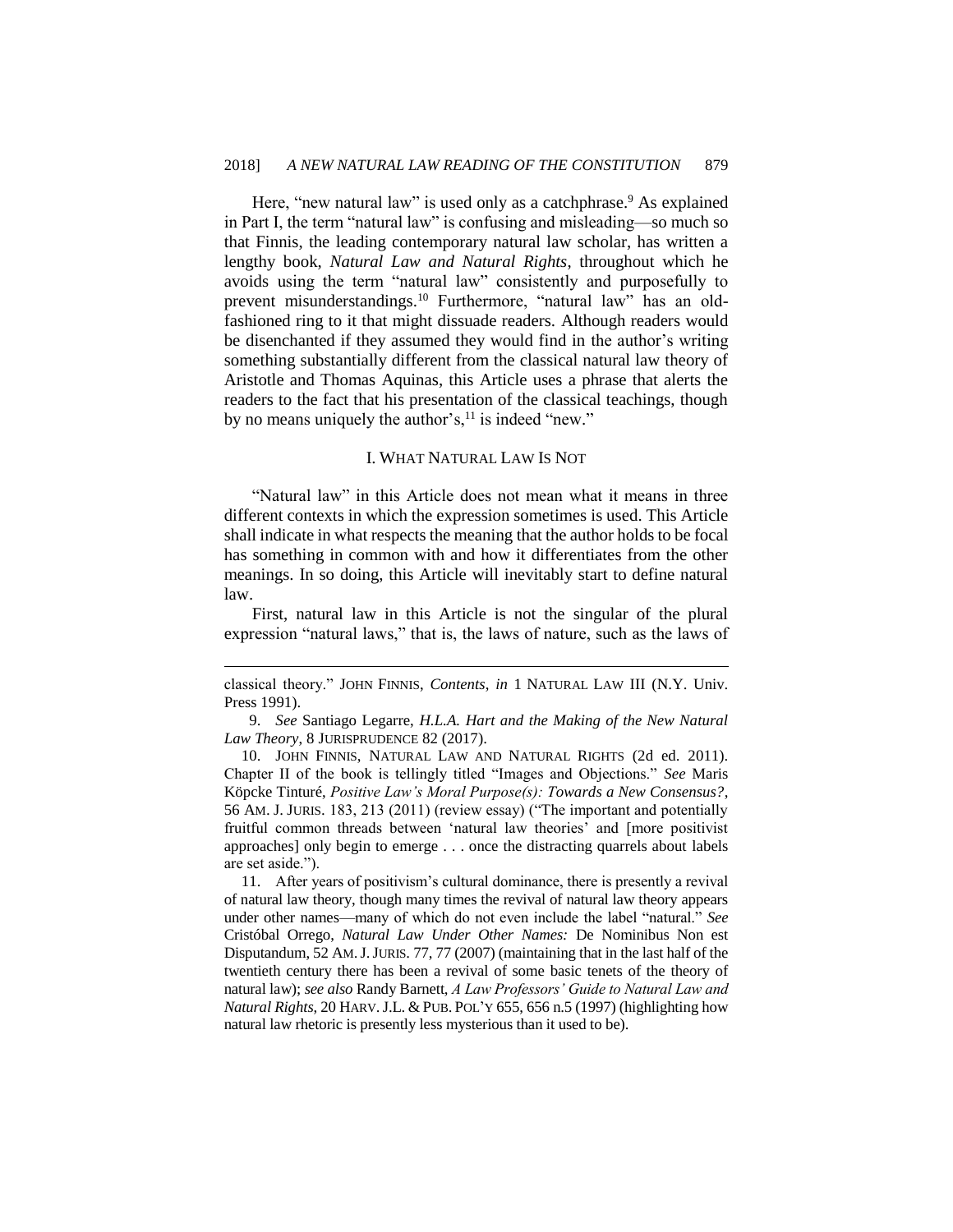thermodynamics and, more generally, of physics—and chemistry, biology, and even "laws," such as "big fish eat small fish" or "wildebeest migrate"—where gravity, for example, would be a "natural law."<sup>12</sup> These natural laws differ from what natural law means in this Article in that natural laws do not apply exclusively to human agents; $^{13}$  instead, natural law as understood in this Article applies only to persons. Furthermore, to the extent that the laws of physics apply to humans, human freedom is irrelevant for the operation of those laws. If, for example, someone jumps from the ninth floor of a building, the person will fall and eventually die, regardless of his hypothetical will to live.<sup>14</sup> "Natural laws" are in that sense inexorable—unlike, as shall be seen, the author's natural law.<sup>15</sup>

The fact that the term "natural law" may be, and sometimes is, used to refer to each one of these singular physical natural laws invites confusion, thus necessitating this clarification. When Doctor Strange, in the recent cinematic adaptation of the eponymous Marvel comic, is reprimanded by Mister Wong, a so-called guardian of the natural law, for violating the natural law of time, what Mister Wong means is hardly related to what the author means by a breach of natural law: the latter is a freely chosen action or omission, not only a physical performance or fact, and it is certainly not inexorable.<sup>16</sup> One is free to abide or not to abide by what is indicated to one by natural law, as morally right or wrong. The latter indication is like a whisper, a quiet voice that, unless one has become quite deaf to it, suggests in one's metaphorical ear to do that or not to do this. The listener

<sup>12.</sup> Zuckert observes that a scientific law of nature, such as gravity, cannot be disobeyed, but a moral law of nature can. Michael P. Zuckert, *Do Natural Rights Derive from Natural Law?*, 20 HARV. J.L. & PUB. POL'Y 695, 715 (1997). Further, as explained by Orrego, "natural" in "natural law" "does not mean something related to the physical world, but rather to the rational world of human morality." Cristóbal Orrego, *The Relevance of the Central Natural Law Tradition for Cross-Cultural Comparison: Philosophical and Systematic Considerations*, 8 J. COMP. L. 26, 32 (2014).

<sup>13.</sup> The whole of these natural laws was called by the Theistic classics "eternal law": the "hand" of God governing everything—the author's metaphor. THOMAS AQUINAS, SUMMA THEOLOGIAE I–II, q. 91, 1 c (Anton C. Pegis ed., Random House 1944) (c. 1265). But confusingly enough, and given that *everything* includes free persons, the part of that eternal law governing them was called by those classics, and by the author here, natural law. *Id.* at q. 91, 2 c.

<sup>14.</sup> Another example is the death of living creatures, which happens sooner or later. Sometimes people are heard saying, "Her grandfather died. Well, it was *natural*  that he should die before her." Again, this sense—where "natural" means statistically prevailing—is not what is meant in this Article by "natural" in natural law.

<sup>15.</sup> *See* FINNIS, NATURAL LAW AND NATURAL RIGHTS,*supra* note 10, at 420–21.

<sup>16.</sup> DOCTOR STRANGE (Marvel Studios 2016).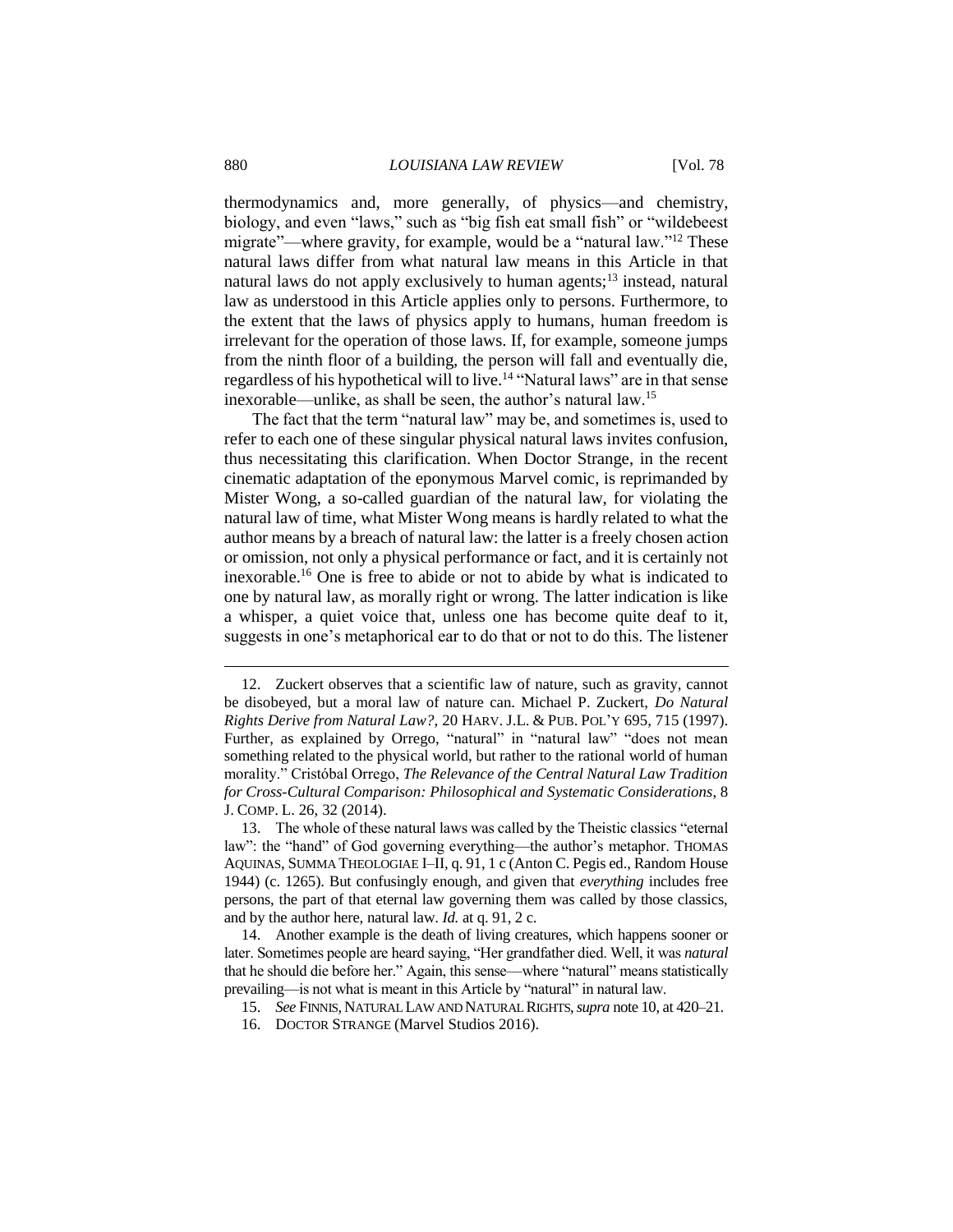is free to ignore that "natural law whisper" or to act under its influence although he will face negative moral consequences if he chooses to ignore the whisper and, if well formed, the listener's conscience will reprimand him. $17$ 

Incidentally, the likes of Mister Wong typically add the article "the" to construct the expression "the natural law," as singular of "natural laws"; whereas, the author—and most of those who use the expression in the classical sense—just say "natural law."<sup>18</sup> This indication can be a small, trifling way to tell *ab initio* what the speaker or writer in question likely has in mind when he uses the expression. Along similar lines, those scholars who use the term "natural law" in its classical, moral sense will never use the plural "natural laws," a terminological choice that stresses that only one true morality exists: natural, moral law—though it has several principles and precepts.<sup>19</sup>

Secondly, natural law is not Christian morality. In 2016, the author gave a lecture at Cornell Law School on the topic of the natural law foundations of comparative constitutionalism. The first question, or rather remark, received was, "Surely what you are talking about when you discuss natural law is the *Catechism of the Catholic Church*!"<sup>20</sup> This observation was the object of several questions too in 2017 when the author presented on natural law and constitutional law at the Paul M. Hebert Law Center, Louisiana State University.<sup>21</sup> Judge O'Scannlain, of the Ninth Circuit put it neatly: "There is . . . a widespread view that the natural law is parochial, specifically, Catholic."<sup>22</sup> The "widespread view," though wrong, is quite understandable. Some of the contents of natural law morality overlap with those of Christian morality.<sup>23</sup> Furthermore, some of the writers in the

 $\overline{a}$ 

21. The lecture took place on January 24, 2017, and it was graciously sponsored by the Eric Voegelin Institute. Professor Santiago Legarre, Professor of Law, Universidad Católica Argentina, Presentation at Paul M. Hebert Law Center (Jan. 24, 2017), https://www.youtube.com/watch?v=hRMo1sSSIJw&index=2&list=PLj 8\_LAnn8CZc\_fAlI3kaSkohn2V8ybGys [https://perma.cc/ADN8-VXDF].

22. Hon. Diarmuid F. O'Scannlain, *The Natural Law in the American Tradition*, 79 FORDHAM L. REV. 1513, 1514 (2011).

23. AQUINAS, *supra* note 13, at I–II, q. 94, 6 c.

<sup>17.</sup> *See infra* note 72.

<sup>18.</sup> *See* ROBERT P. GEORGE, IN DEFENSE OF NATURAL LAW (Oxford Univ. Press 1999).

<sup>19.</sup> AQUINAS, *supra* note 13, at I–II, q. 94, 2 c.

<sup>20.</sup> The lecture took place on November 21, 2016, and it was graciously sponsored by the American Constitution Society. Professor Santiago Legarre, Professor of Law, Universidad Católica Argentina, Presentation at Cornell Law School (Nov. 21, 2016), https://www.youtube.com/watch?v=3gFEcpwZOc0&list =PLj8\_LAnn8CZc\_fAlI3kaSkohn2V8ybGys [https://perma.cc/A7Q2-82A9].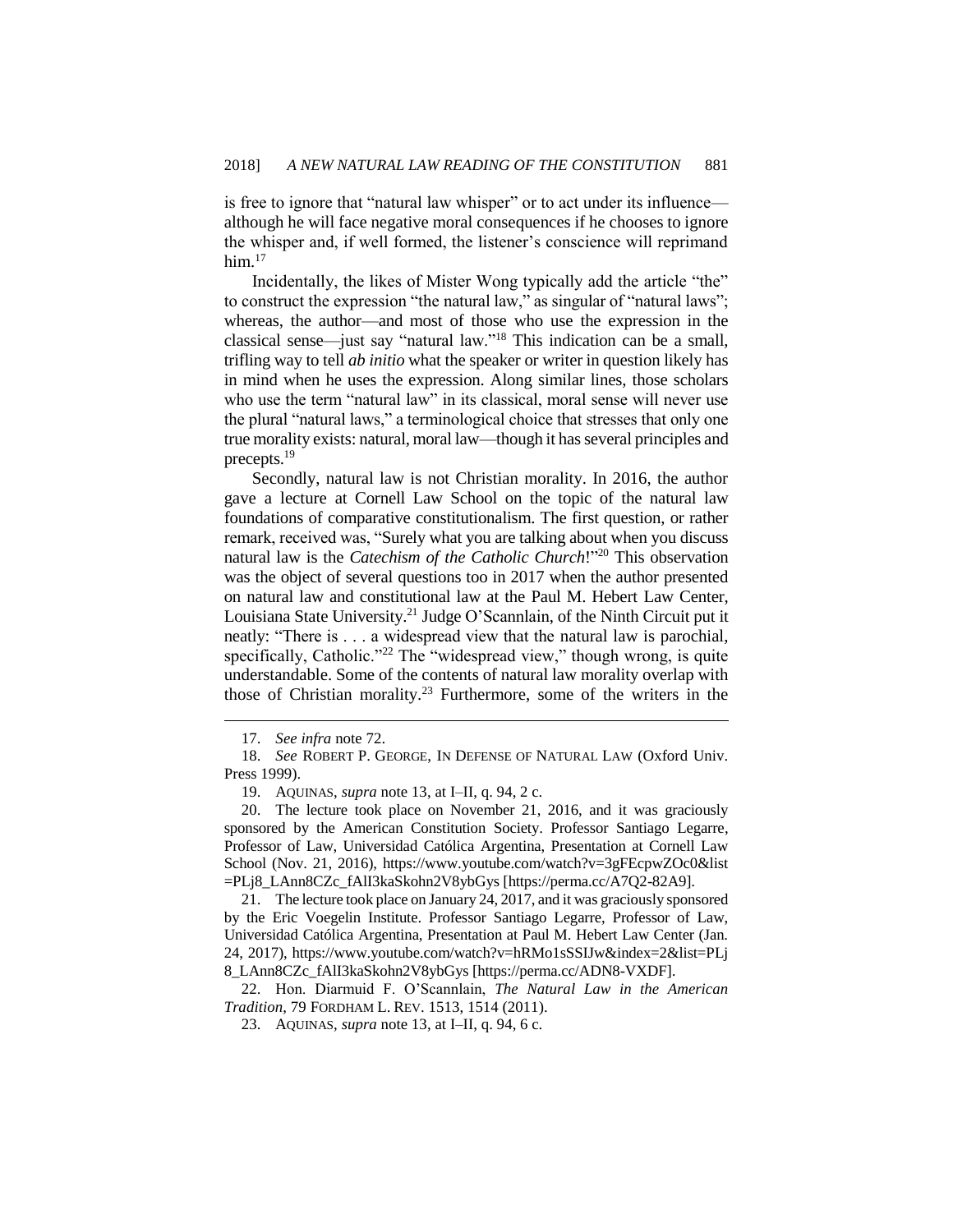natural law tradition have held that the Ten Commandments contain a summary version of natural law; $^{24}$  plus, there is also the circumstance that several of those writers, including Thomas Aquinas, the most celebrated one of all, are canonized by the Catholic Church and therefore are called "saints."<sup>25</sup>

That some of the contents of two different normative orders coincide, however, does not make them the same thing. First, the coincidence in question is by no means one between natural law and the morality of the Catholic religion only. Other religions, too, subscribe to a morality that overlaps with natural law, and the aforementioned statement that the Ten Commandments render natural law in a nutshell confirms this different overlap—those commandments are mainly, and certainly initially, Jewish.<sup>26</sup> Furthermore, important Jewish scholars argue that natural law is significantly present in the Old Testament, even if under different names.<sup>27</sup> Secondly, any revealed religious morality, including the Jewish and Christian varieties in their different instantiations and confessions, has a requisite that is absent in natural law morality: faith. One of the key tenets of natural law is its appeal to reason only. There is no need of God's revealing natural law morality and no need for human beings to believe in Him and His authority to be able to discern between what is right and what is wrong—that is, natural law.<sup>28</sup> To stress this notion, when the author teaches jurisprudence, he tells his students that natural law is "the religion of the atheist"—an idea quite in line with Saint Paul's words to the Roman pagans: even though they did not have the revealed religion, they "still through their own innate sense [that is, natural law] behave as the [Jewish] [Law](http://www.catholic.org/encyclopedia/view.php?id=6916) commands . . . . They can demonstrate the effect of the [natural] [Law](http://www.catholic.org/encyclopedia/view.php?id=6916) engraved on their hearts, to which their own [conscience](http://www.catholic.org/encyclopedia/view.php?id=3278) bears witness."<sup>29</sup> Of course, the fact that pagan writers, such as Sophocles, Plato, Aristotle, and Cicero all accepted that there is natural moral law—under different names and not by faith in a revelation—confirms the general sentiment of

<sup>24.</sup> FINNIS, NATURAL LAW AND NATURAL RIGHTS, *supra* note 10, at 101.

<sup>25.</sup> *See* JOHN FINNIS, AQUINAS: MORAL, POLITICAL, AND LEGAL THEORY (Oxford Univ. Press 1998).

<sup>26.</sup> *Exodus* 20:1–17 (New Jerusalem Bible).

<sup>27.</sup> DAVID NOVAK, NATURAL LAW IN JUDAISM 31–61 (1987). The author is no scholar of Judaism but has written on the subject. *See* Santiago Legarre, *Natural Law in Judaism Revisited*, 82 PRUDENTIA IURIS 239, 240–44 (2016).

<sup>28.</sup> FINNIS, NATURAL LAW AND NATURAL RIGHTS, *supra* note 10, at 88.

<sup>29.</sup> *Romans* 2:14–15 (New Jerusalem Bible).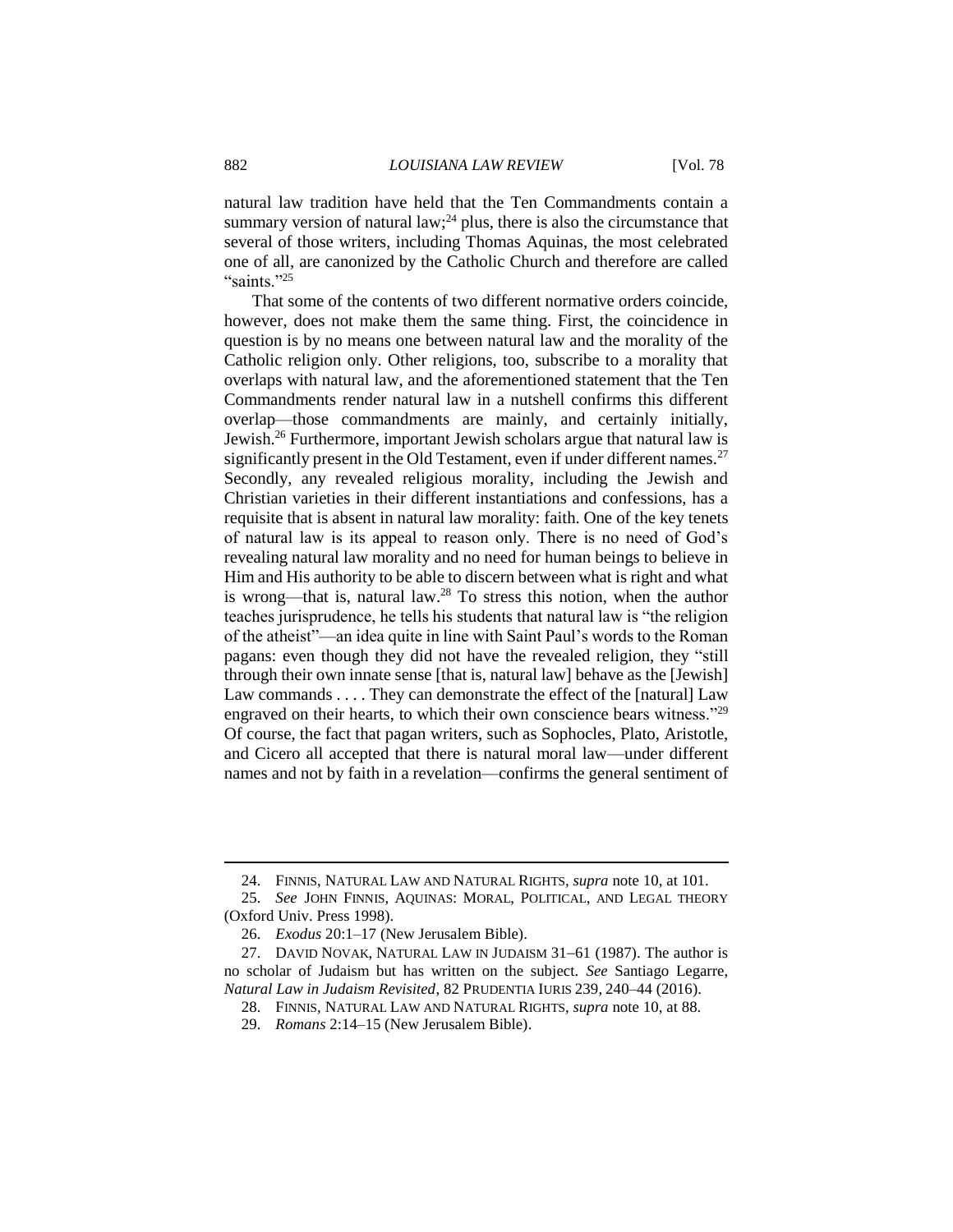the argument in this Part.<sup>30</sup> For how can a pre-Christian concept be Christian?

Saint Paul's words about the gentiles or the author's claiming that natural law is the religion of the atheist by no means suggests that natural law is irrelevant for the believer: he also can engage in natural, moral reasoning—abstaining momentarily from using his faith—if he, for whatever reason, so wishes. Having made clear that an essential difference exists between natural law and the morality of any revealed religion, it is worth stressing, again, that, other than overlapping contents, another similarity exists between them and, in particular, between natural law and Catholic morality: both natural law morality and Catholic morality, as well as some other religious moralities, presuppose freedom.<sup>31</sup> In this respect, natural law is closer to Catholic morality than it is to "natural laws." For natural laws, as already explained, freedom is quite irrelevant. Nevertheless, Catholic morality still differs from natural law—not only because it requires faith but also because its normative order is of a much higher and more exacting character than that of natural law.<sup>32</sup> Indeed, Catholic morality aspires to guide the faithful to heaven by promoting their identification with Christ through the operation of supernatural grace, for which purposes it imposes on Christians obligations that are foreign to and sometimes more exacting than natural law.<sup>33</sup> Case in point, the obligation of attending Mass on Sunday and of fasting during Lent are clear instances of religious duties that are not in and of themselves moral, natural law obligations insofar as their direct source is the Church's authority and not reason.<sup>34</sup>

<sup>30.</sup> The "central tradition of natural law," explains Kirk, has "roots in Plato and Aristotle, [is] later and more fully expounded by Cicero, Seneca, and the Roman jurisconsults; then passing from the Stoic sages to the Fathers of the Church." Russell Kirk, *Natural Law and the Constitution of the United States*, 69 NOTRE DAME L. REV. 1035, 1036 (1993).

<sup>31.</sup> FINNIS, NATURAL LAW AND NATURAL RIGHTS, *supra* note 10, at 420–21.

<sup>32.</sup> FINNIS, AQUINAS: MORAL, POLITICAL, AND LEGAL THEORY, *supra* note 24, at 226.

<sup>33.</sup> For an example, see *Matthew* 6:1–2 (New Jerusalem Bible).

<sup>34.</sup> The first precept, "You shall attend Mass on Sundays and holy days of obligation," requires the faithful to participate in the Eucharistic celebration when the Christian community gathers together on the day commemorating the Resurrection of the Lord. *Catechism of the Catholic Church*, n.2042, THE HOLY SEE, http://www .vatican.va/archive/ENG0015/\_\_P75.HTM (last visited Feb. 28, 2018) [https://perma.cc/69K8-9LMP]. The fifth precept, "You shall observe the prescribed days of fasting and abstinence," ensures the times of ascesis and penance which prepare us for the liturgical feasts; they help us acquire mastery over our instincts and freedom of heart. *Id.* n.2043.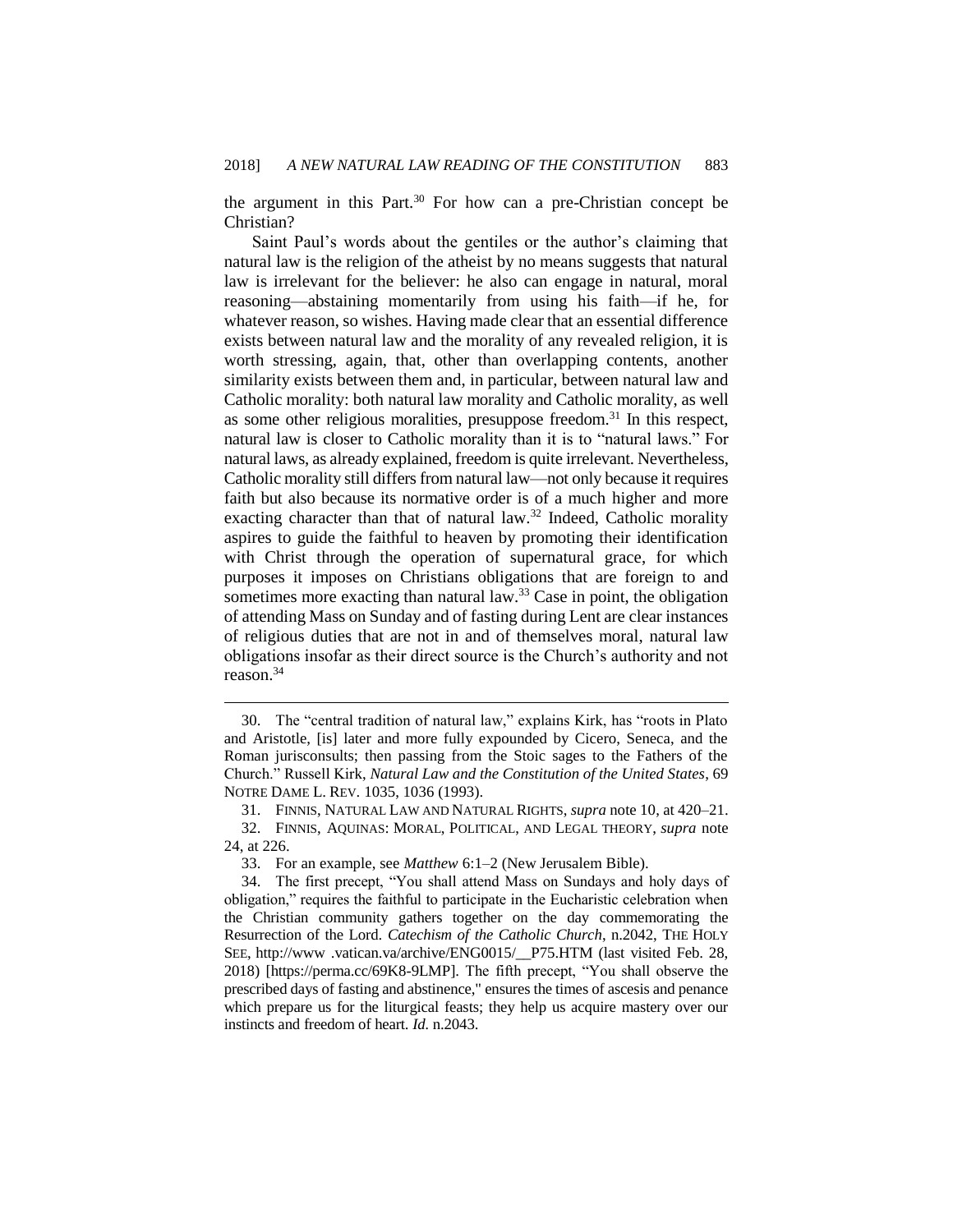Thirdly, natural law should be differentiated from so-called "natural law jurisprudence"—a tag sometimes attached to a certain theory of interpretation of the United States Constitution.<sup>35</sup> That theory has been traced to early decisions of the United States Supreme Court that regularly relied on supposed natural law concepts, sometimes at the expense of the Constitution.<sup>36</sup> When the theory was revived during the *Lochner* era,<sup>37</sup> disguised as substantive due process jurisprudence, <sup>38</sup> and revived again with the Warren Court and in more recent cases, too,  $39$  it triggered similar criticisms of resurrecting natural law.<sup>40</sup> In a nutshell, natural law jurisprudence posits the substitution of the text of the Constitution by abstract notions of justice, that is, "natural law." This natural law jurisprudence has rightly been criticized. $41$ 

But this natural law jurisprudence is not the natural law this Article contemplates. Indeed, as Professor Roger P. Alford has remarked, some versions of natural law jurisprudence as constitutional theory are compatible with a certain relativism that denies moral truth.<sup>42</sup> Nothing could be further

37. Justice Black, dissenting in *Griswold v. Connecticut*, 381 U.S. 479, 515 (1965), famously stated by way of criticism that what the majority was embracing was "the same natural law due process philosophy found in Lochner v. New York [198 U.S. 45 (1905)]."

38. It has sometimes been labeled "natural law due process philosophy" or "natural law due process theory." *Griswold*, 381 U.S. at 524, 511 n.3 (Black, J., dissenting).

39. For examples, from *Griswold* onwards, see Alford, *supra* note 36, at 667–73.

40. Justice Black is worth quoting again: the reasoning of the majority in *Griswold*, he argued critically, "was the same natural law due process philosophy which many later opinions repudiated." *Griswold*, 381 U.S. at 516.

41. Richard Posner, *No Thanks, We Already Have Our Own Laws*, LEGAL AFFAIRS, http://legalaffairs.org/issues/July-August-2004/feature\_posner\_julaug04 .msp (last visited Mar. 14, 2017) (arguing against the revival of natural law jurisprudence) [https://perma.cc/EN4A-8BGD].

42. Roger. P. Alford, Roper v. Simmons *and Our Constitution in International Equipoise*, 53 UCLA L. REV. 1, 19 (2005).

<sup>35.</sup> As the Wall Street Journal put it recently, "[N]atural law, . . . in the 19th and early 20th century influenced Supreme Court decisions invalidating progressive legislation." Jess Bravin, *Gorsuch has Strong Tie to Proponent of Morality-Based 'Natural Law'*, WALL ST. J. (Mar. 15, 2017, 4:42 PM) (on file with author).

<sup>36.</sup> Roger P. Alford, *In Search of a Theory for Constitutional Comparativism*, 52 UCLA L. REV. 639, 660–63 (2005) (citing Supreme Court decisions from the early years relying on "natural law" concepts at the expense of the written constitution); *see also* Jeffrey A. Pojanowski & Kevin C. Walsh, *Enduring Originalism*, 105 GEO. L.J. 97, 118 (2016) ("Many associate natural law with things like Justice Chase's purportedly antiformal opinion in *Calder v. Bull*") (internal citations omitted).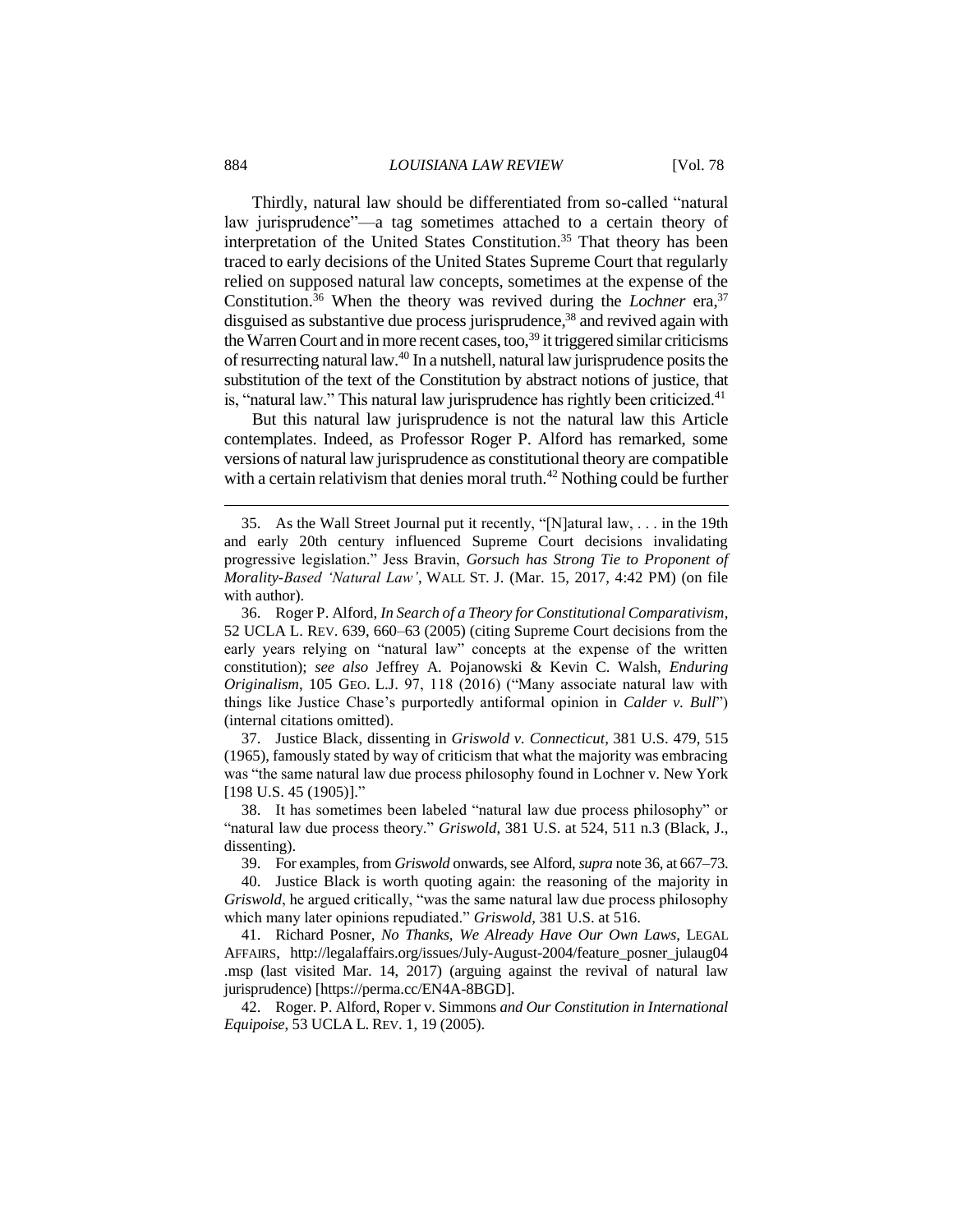from the view supported in this Article than *that* natural law. Not only does the author's classical conception of natural law adhere to moral cognitivism, but it also is perfectly compatible with, and indeed requires, presumptively, respect for man-made, written laws in all their positivity.<sup>43</sup> Unlike natural law jurisprudence, which favors the use of natural law by judges "to strike down all state laws which they think are unwise, dangerous, or irrational"<sup>44</sup> and seems to invoke a "mysterious and uncertain natural law concept as a reason for striking down  $\dots$  state law,"<sup>45</sup> the new classical natural law theory defended in this Article denounces that jurisprudence as a judicial misuse of natural law and advocates, instead, respect for positive law as a requirement precisely of natural law itself.<sup>46</sup>

Finally, by way of contrast with natural law jurisprudence, which is a parochial doctrine—a theory of interpretation in the United States—the author's natural law is, in a way, the opposite: a universal concept that transcends boundaries not only of geography but also of time.

#### II. NATURAL LAW FOR DUMMIES

After centuries, Antigone's words to her uncle Creon in Sophocles's celebrated play are still the most apt way to introduce natural law. Although she refers to the laws of Hades—the terminology "natural law" came into use later—her terms apply *mutatis mutandis* to the reality of natural law: "[The] life [of these laws] is not of today or yesterday, but from all time, and no man knows when they were first put forth."<sup>47</sup> These words underline one of natural law's main traits: its temporal universality.<sup>48</sup> Natural law, unlike human law, is indeed "not of today or yesterday, but from all time."<sup>49</sup> What is currently inherently wrong was wrong in the past and will be wrong in the future. Circumstances may change, but once

<sup>43.</sup> *See* discussion *infra* Part III.

<sup>44.</sup> *Griswold*, 381 U.S. at 517 n.10 (Black, J., dissenting). Along similar lines, and also noting the Lochnerian roots of this jurisprudence, see Justice Stewart's dissent in the same case. *Id.* at 528 (Stewart, J., dissenting).

<sup>45.</sup> *Id.* at 522 (Black, J., dissenting).

<sup>46.</sup> This topic is revisited *infra* Part III when dealing with the strengths and limits of the positions of Robert P. George and Samuel Gregg.

<sup>47.</sup> SOPHOCLES, ANTIGONE pt. 6, *l*. 500 (E. H. Plumptre trans., Harvard Classics c. 1909-1914) (c. 441 B.C.).

<sup>48.</sup> For an explanation of natural law's universality, see FINNIS, *Contents*, *supra* note 8, § IV.1–2.

<sup>49.</sup> SOPHOCLES, *supra* note 47.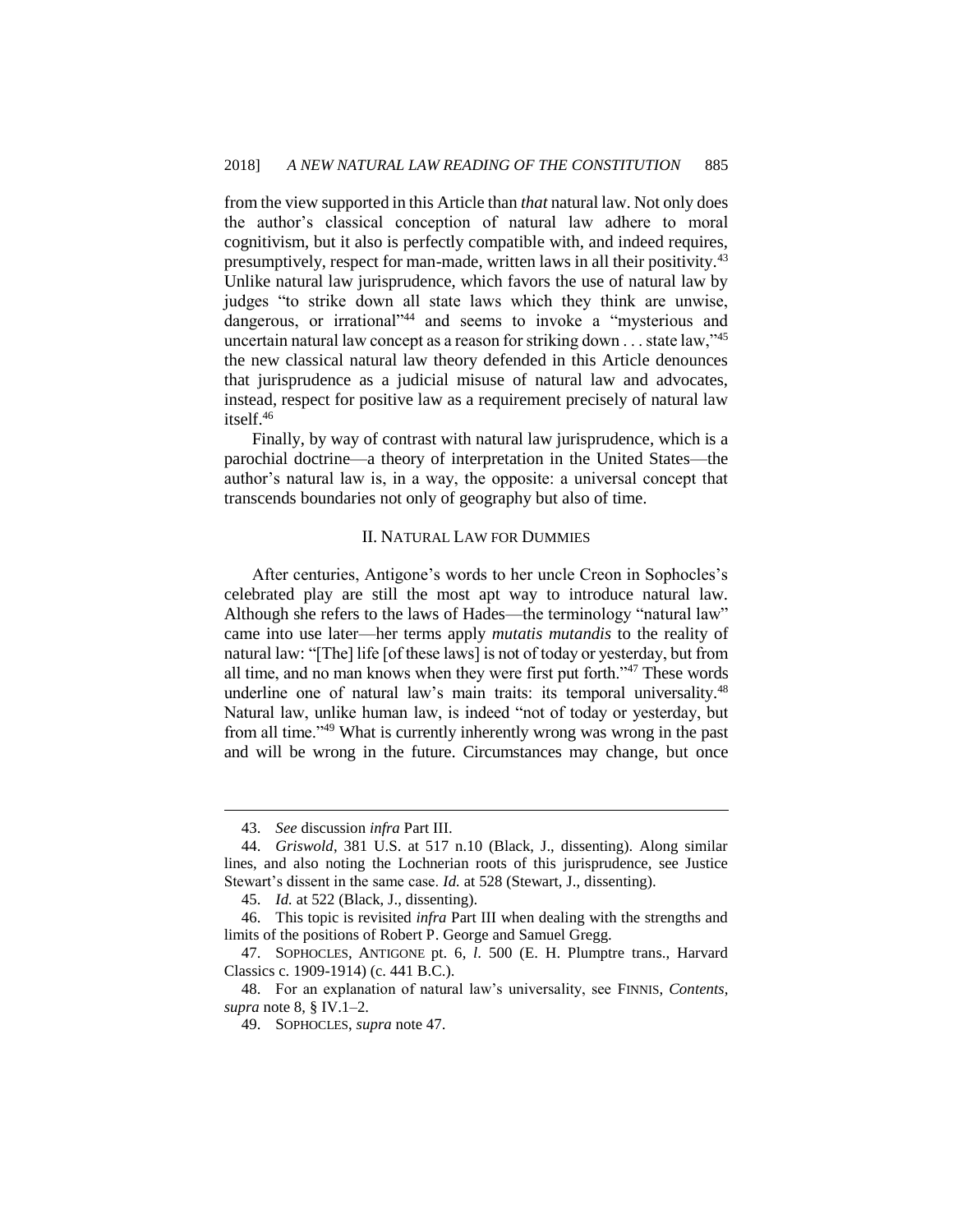circumstances are clearly defined and circumscribed, the morality or immorality of an act will remain the same.

There is a further universality implicit in Antigone's dialogue with Creon: by way of contrast with human, domestic laws—the laws of Thebes, Creon's edict—natural law is the same everywhere.<sup>50</sup> The pagan philosopher Cicero formulated this idea early when, explaining "true law," what he also called "right reason in agreement with nature" and the author calls "natural law," he wrote that this law "will not be different in Rome and in Athens . . . but is one, eternal and unchangeable law for all nations."<sup>51</sup> In other words, murder, for instance, is wrong in Rome, Athens, Thebes, and everywhere else in the world. Although customs, conventions, and positive enactments—human laws—may vary, natural law remains constant regardless of location.<sup>52</sup>

The contemporary expression "objective critical morality"<sup>53</sup> captures this twofold universality well. By holding that natural law is "objective," the term excludes from its meaning the type of relativism that affirms that there are only subjective moral utterances or preferences—judgments without any real, true moral value: "What is true is true only because someone holds it to be so" is the relativist's motto. In rejecting this relativism, the classical conception of natural law thus adheres to moral cognitivism—a certain, if limited, optimism concerning the ability of human reason to understand what is right and what is wrong, at least in its basic core.<sup>54</sup> It might be useful to borrow from one of natural law theory's recent proponents, according to whom natural law is about the acceptance of "the objective value of human reason and the objectivity of what is good or evil regarding at least certain things that are basic human goods for all persons, regardless of time or culture."<sup>55</sup> By holding that natural law is critical, the above definition stresses that this discussion does not concern

<sup>50.</sup> FINNIS, *Contents*, *supra* note 8, § IV.1–2.

<sup>51.</sup> CICERO, DE REPUBLICA III.33 (Niall Rudd trans., Oxford Univ. Press 2009) (c. 54–51 B.C.). The translation from Latin is the author's.

<sup>52.</sup> FINNIS, *Contents*, *supra* note 8, § IV.1–2.

<sup>53.</sup> "[T]he distinction between merely conventional morality and critical morality also captures the basic idea that some things may be morally good, and just, regardless of social conventions to the contrary." Orrego, *The Relevance of the Central Natural Law Tradition for Cross-Cultural Comparison*, *supra* note 11, at 32.

<sup>54.</sup> In MacIntyre's words, for the classical tradition there is "a crucial distinction between what any particular individual at any particular time takes to be good for him and what is really good for him as a man." ALASDAIR MACINTYRE, AFTER VIRTUE 150 (Notre Dame Press 2007).

<sup>55.</sup> *Id.* at 34.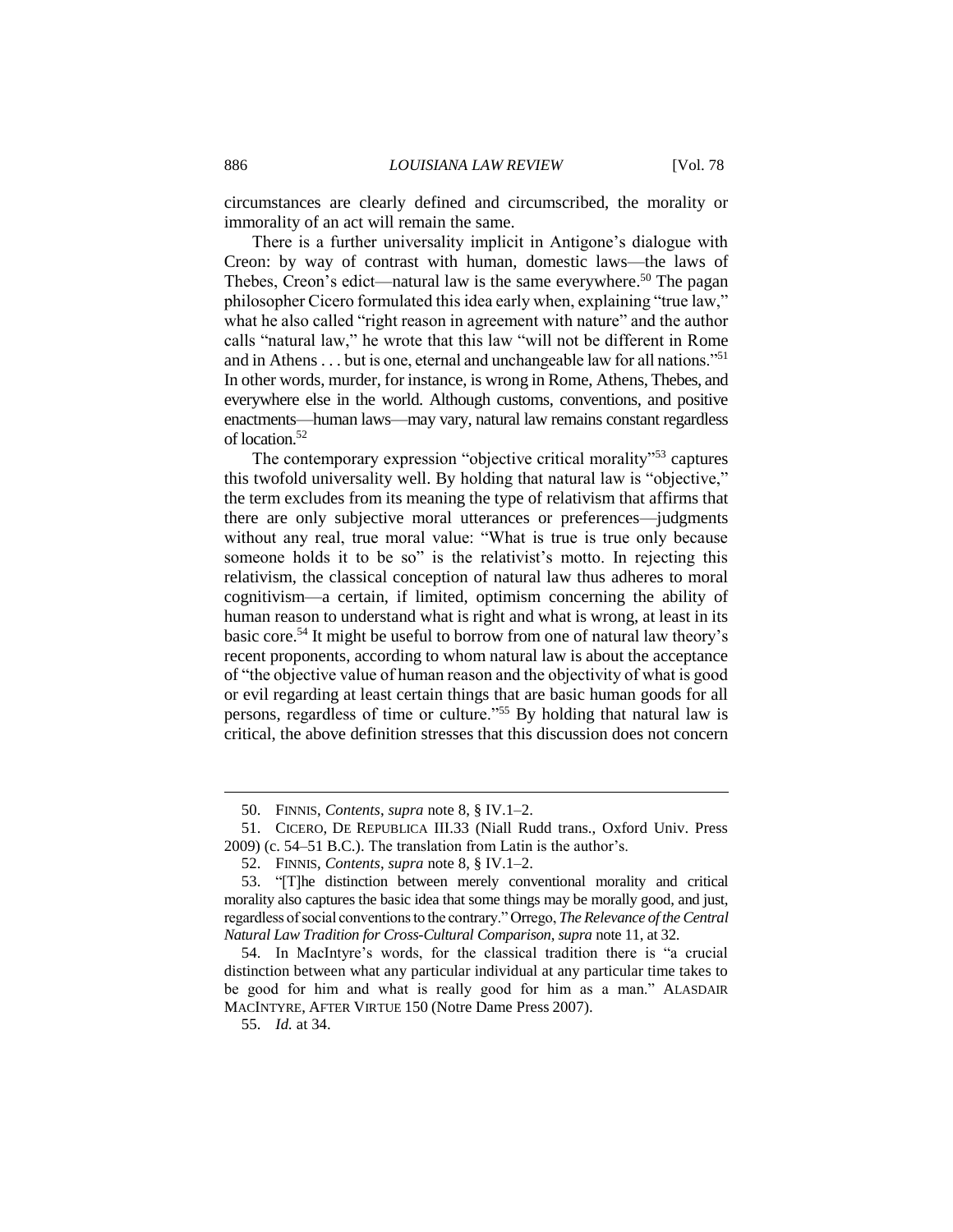a merely conventional morality; it regulates and passes judgment on changing mores rather than reflecting them uncritically.

What the "basic core" just alluded to is and which those "basic human" goods" are<sup>56</sup>—in other words, what is the precise extent of natural law theory's optimism about the human capacity of understanding what is truly right and wrong and where, instead, the boundaries of true natural law appear blurred as a result of a limited perception of truth in moral matters<sup>57</sup>—these are problems that exceed this Article's purposes. Note that the hurdles inherent in coming to right conclusions in difficult moral questions do not in themselves pose an insurmountable burden for natural law theory. For starters, the theory has a meta-ethical dimension to which the substance of moral claims is quite irrelevant.<sup>58</sup> One person may disagree with another about the rights or wrongs of abortion, for example, but the two persons will be engaging in some form of natural law theory at a meta-ethical level, that is—if they both accept that there is a right answer to the question of abortion, even if they disagree as to which that

<sup>56.</sup> Thomas Aquinas identified several "natural inclinations" crucial to the understanding of morality and then and there called the various naturally discernible objects of those various inclinations "human goods." These goods, he said, are identified and directed to by first principles of practical reason and natural law. Hence, they can be called "basic" goods, by transference from "first" principles. AQUINAS, *supra* note 13, at I–II, q. 94, 2 c. Following his lead, John Finnis famously listed seven basic goods and ten requirements of practical reasonableness. *Id.* at III–V. Justice Gorsuch, one of Finnis's former students, further noted that "there are certain irreducible and categorical moral goods and evils. The existence of such moral absolutes has been suggested by Aristotle, argued by Aquinas, and defended by contemporary natural law thinkers." Neil M. Gorsuch, *The Right to Assisted Suicide and Euthanasia*, 23 HARV. J.L. & PUB. POL'Y 599, 697–98 (2000) (footnotes omitted).

<sup>57.</sup> Aquinas held that the most general principles of natural law are known to all: self-evident—*per se nota*—universally. Still, in the course of deriving more specific moral precepts from these first moral principles, even "where there is the same rectitude in matters of detail, [what is right] is not equally known to all." AQUINAS, *supra* note 13, at I–II, q. 94, 4 c. This happens either as a result of simple error in the reasoning process from general principles to specific precepts or because of one's own vices. AQUINAS, *supra* note 13, at I–II, q. 94, 4 c, 6 c. Furthermore, as noted by a contemporary, secular constitutional scholar in a similar vein, "To say that [something] is self-evident does not imply that it is necessarily uncontroversial. People may, for various reasons, not understand an idea that is self-evident, or may dispute what they know to be true." Christopher L.M. Eisgruber, *Justice Story, Slavery, and the Natural Law Foundations of American Constitutionalism*, 55 U. CHI. L. REV. 273, 319 n.114 (1988).

<sup>58.</sup> FINNIS, NATURAL LAW AND NATURAL RIGHTS, *supra* note 10, § III–IV.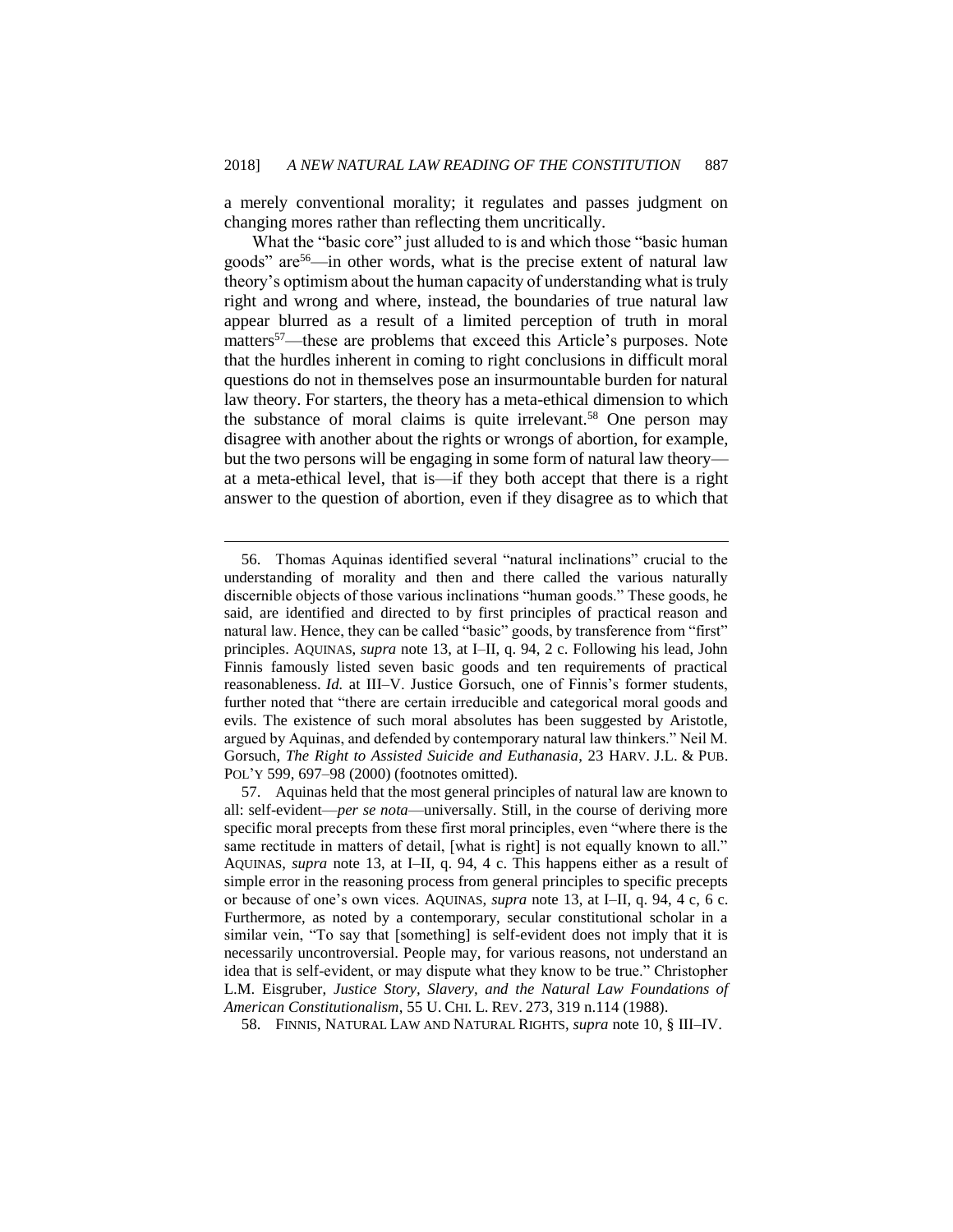answer is.<sup>59</sup> Their agreement places them on the same side of the divide, on the other side of which stands the relativist, who denies the very possibility of affirming anything but preferences in moral matters: $60$  "It is not that you are right and I wrong; you just happen to feel that that is the best path and I do not. That is it: there is nothing to argue about because there are no reasons at stake; only emotions."

Furthermore, and as to natural law considered as an ethical theory that is, a substantive philosophy of the good and the right—it is important to draw a distinction. One can concede that there are many difficult moral questions regarding which rational understanding, devoid of religious tools—as natural law reasoning, by definition, is—certainly proves difficult; $^{61}$  therefore, one can concede, too, that in those types of questions, rational argument and persuasion are oftentimes doomed to failure in practice—in the practice of conversations between friends and, even more so, among the members of a legislature or court.<sup>62</sup> But this concession which the author happily makes—is fully compatible with the claim that there are many other moral questions, the right answers to which are readily accessible to everyone, as simple moral experience attests.

On a different but related note, Antigone also contrasts Creon's written statute with an "unwritten" law.<sup>63</sup> Natural law is not written, which means it is not "positive" law; rather, to borrow from Aquinas's metaphor, it is "written on our hearts."<sup>64</sup>

<sup>59.</sup> In this sense and in this sense only, Ronald Dworkin's is a "natural law theory." Ronald Dworkin, *Objectivity and Truth: You'd Better Believe It*, 25 PHIL. & PUBLIC AFF. 87, 88–89 (1996) (speaking of "objective truth" in the context of morality). And, for a work earlier in time, but less on point—despite its title—see generally Ronald Dworkin, *Natural Law Revisited*, 34 U. FLA. L.REV. 165 (1982).

<sup>60.</sup> *See* ALASDAIR MACINTYRE, AFTER VIRTUE 19 (Notre Dame Press 2007).

<sup>61.</sup> AQUINAS, *supra* note 13, at I–II, q. 94, 4 c (holding that although the most general principles of natural law are known to all, the understanding of the more specific moral precepts derived from those first moral principles is not equally known to all).

<sup>62.</sup> A good example is offered by the contrasting positions held by Justice Scalia and Justice White on nude dancing in *Barnes v. Glen Theatre, Inc.*, 501 U.S. 560 (1991).

<sup>63.</sup> SOPHOCLES, *supra* note 47, at *l*. 500.

<sup>64.</sup> THOMAS AQUINAS, COMMENTARY ON THE LETTER OF ST. PAUL TO THE ROMANS, cap. 2 l. 3 nn.218–19 [hereinafter AQUINAS, SUPER ROM.]. Aquinas, of course, in employing this metaphor is not suggesting that the human person's vital organ is inscribed with inky markings. In his commentary on St. Paul's letter to the Romans—*see supra* Part I, at note 28—Aquinas makes clear what he understands Paul to mean: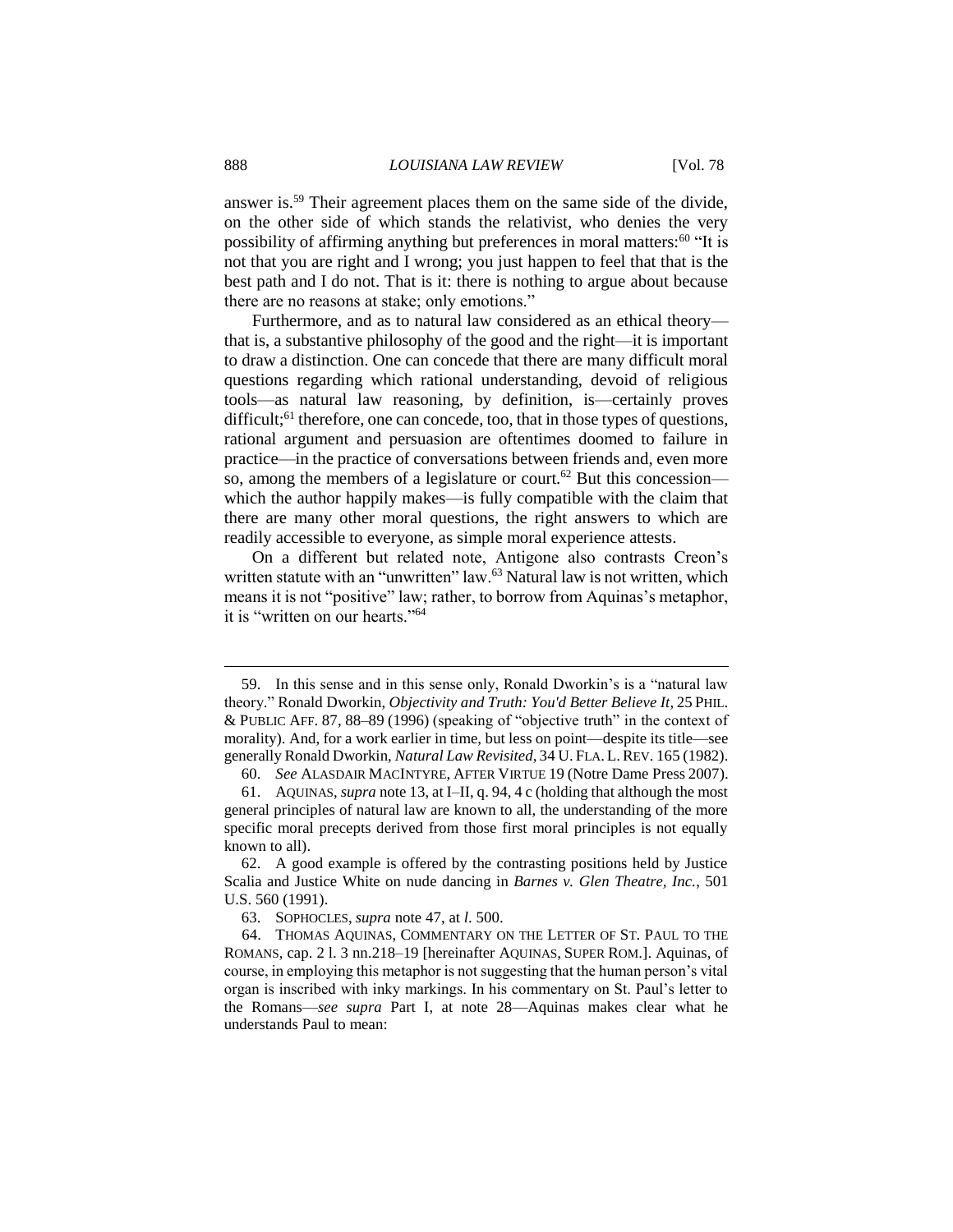Another characteristic of natural law, partly derived from its unwritten character, is that natural law is an incomplete normative order.<sup>65</sup> At least this characteristic holds true for classical and the so-called "new" or "new classical" understandings of natural law,<sup>66</sup> as opposed to seventeenth- and eighteenth-century rationalistic accounts that see natural law as a refined, fully articulated moral code not needing any positive complement.<sup>67</sup> These accounts are out of fashion now and rightly considered decadent.<sup>68</sup> But they are still worth mentioning and distinguishing from the concept defended in this Article to avoid confusions and misleading implications, especially given that "natural law jurisprudence" alluded to in the previous Part of this Article has much in common with rationalistic natural law theories insofar as *Lochner*-era natural law jurisprudence, too, makes positive, constitutional law virtually superfluous and redundant.<sup>69</sup> The author's natural law, on the other hand, is perfectly compatible with and actually requires respect for the positivity of man-made, written laws.<sup>70</sup> Indeed, positive laws must be in place because natural law's promulgation of what is right and what is wrong is insufficient: $71$  no one should argue that he "did not hear the whisper!"<sup>72</sup>

[It] can be likened to a law presented to man from without and which it is customary to deliver in writing on account of the memory's weakness; whereas, those who observe the law without externally hearing the law show *that what the law requires is written* 'not with ink, but' first and chiefly 'with the Spirit of the living God' (2 Cor. 3:3), and secondly through study: 'Write them on the tablet of your heart' (Pr. 3:3).

AQUINAS, SUPER ROM., *supra*, cap. 2 l. 3 n.218.

 $\overline{a}$ 

65. J.M. KELLY, A SHORT HISTORY OF WESTERN LEGAL THEORY 260 (Clarendon Press 1992) (contrasting classical natural law theory with rationalistic accounts according to which natural law is a complete normative order).

66. Aquinas argues that "many things for the benefit of human life have been added over and above the natural law, . . . by human laws." AQUINAS, *supra* note 13, at I-II, q. 94, a. 5c.

67. KELLY, *supra* note 65, at 260 ("Particularly in Germany, natural law was taken—of course in the secular sense which Grotius had given it—to be a material from which whole systems of municipal law could be fashioned . . . .") (commenting on the work of Pufendorf, Wolff, Vattel, and others).

68. FINNIS, NATURAL LAW AND NATURAL RIGHTS, *supra* note 10, at 43–48 (criticizing some of the rationalistic accounts of natural law).

72. As explained *supra* Part I, natural law is like a quiet voice that suggests in one's metaphorical ear to do that or not to do this. Positive law provides for

<sup>69.</sup> *See* discussion *supra* Part I.

<sup>70.</sup> *See* discussion *infra* Part III.

<sup>71.</sup> AQUINAS, *supra* note 13, at I–II, q. 95, 1 c (arguing that natural law requires positive laws).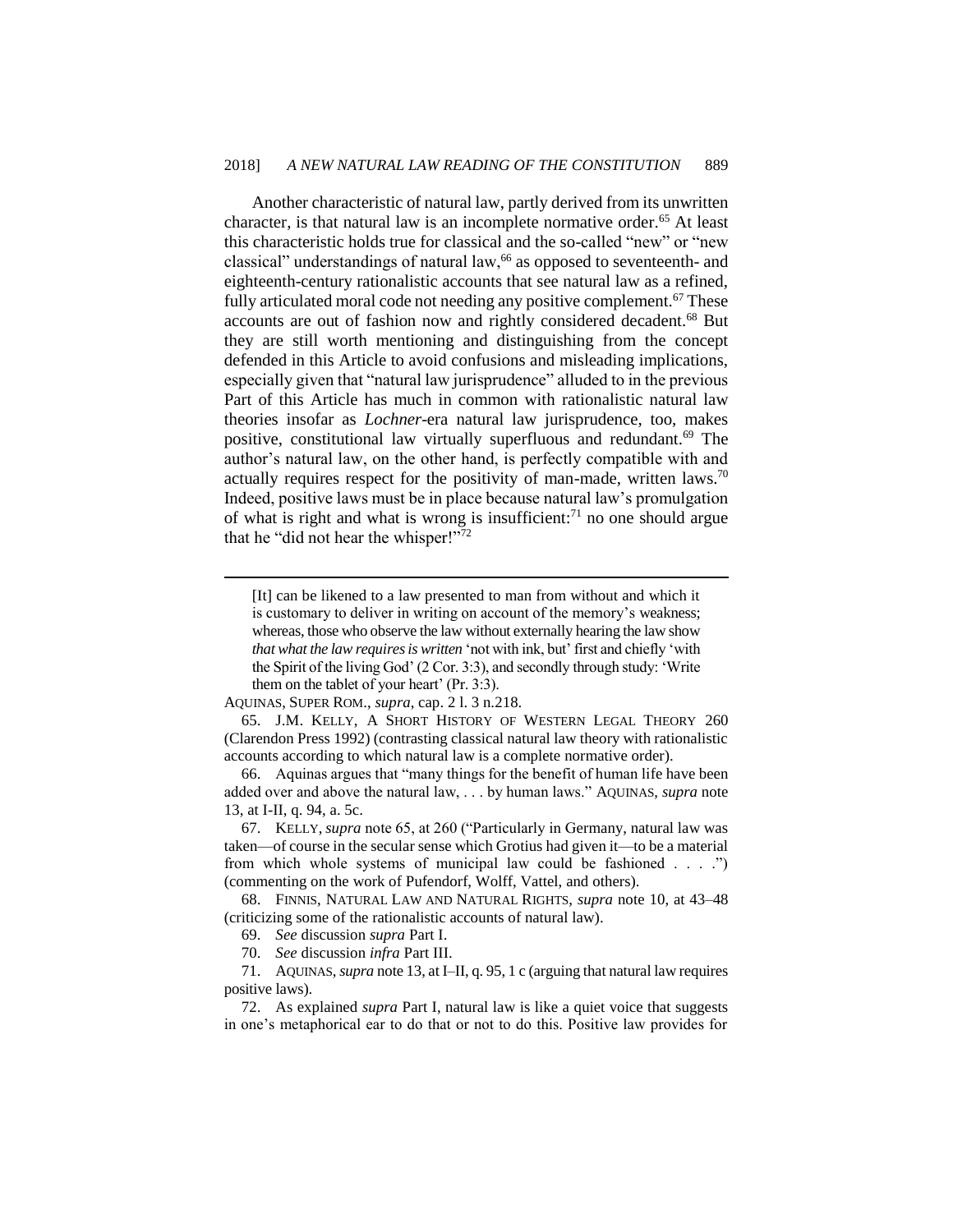Whereas rationalistic accounts of natural law defend the existence of two separate legal orders—one natural, one positive—the new classical natural law theory holds instead that in normal cases, natural law exists in the positive law of a state, in a way similar to that in which a fluid—natural law—is contained in a vessel—positive law.<sup>73</sup> But in these normal instances, which correspond to just positive enactments,  $74$  natural law also continues to exist as a normative order independent of the legal order, both in the practical reasoning of the citizens of that state and the intelligence of the creator of that natural law.<sup>75</sup> In pathological instances like unjust laws, when the positive law of a state violates a relevant natural law precept, natural law will not exist in that positive law—this result is what is meant by the otherwise confusing tag "unjust laws are not laws"<sup>76</sup>—but, again, natural law will subsist independently of the unjust positive law and provide the citizens with a moral reason to react critically, in one way or another, against the unjust law.<sup>77</sup> Furthermore, the pathology also shows the practical effects of the coexistence of that unjust legal order with the natural law insofar as that unjust order may still generate legal obligations that do not derive from the moral content of the positive law.<sup>78</sup>

The reference in the previous paragraph to "just positive enactments" and its contrast with "unjust laws" indicates truly just positive enactments and truly unjust laws. Of course, anyone who thinks a law is just makes that assessment because he really thinks that law is just and anyone who thinks a law is unjust makes that assessment because he really thinks that law is unjust. Though, indeed, it will sometimes be true that someone will honestly hold to be just what is unjust and unjust what is just. But, again, this scenario shows only the possibility of human mistake; it does not

75. AQUINAS, *supra* note 13, at I–II, 90, 1 ad 1.

76. For Finnis's fundamental clarification of "*lex iniusta non est lex*," see FINNIS, NATURAL LAW AND NATURAL RIGHTS, *supra* note 10, at ch. XII.4.

77. AQUINAS,*supra* note 13, at I–II, q. 96, 4 c (elaborating on the different ways in which a law can be unjust and on how they affect the obligation to obey them).

78. *Id.*

those situations in which, for one reason or another, a person has become deaf to that metaphorical whisper.

<sup>73.</sup> According to John Finnis, the notion that "[human, positive] law *includes* natural law" was found by Aquinas in the works of Aristotle and Cicero. FINNIS, NATURAL LAW AND NATURAL RIGHTS, *supra* note 10, at 294.

<sup>74.</sup> For Professor Corwin, one example of such just enactment is the United States Constitution, of which he said that it "is, still, in important measure, [n]atural [l]aw under the skin." Edward S. Corwin, *The Debt of American Constitutional Law to Natural Law Concepts*, 23 NOTRE DAME L. REV 258, 258 (1950). Insofar as this is correct, it will be relevant for the considerations developed *infra* Part III, as it should become apparent.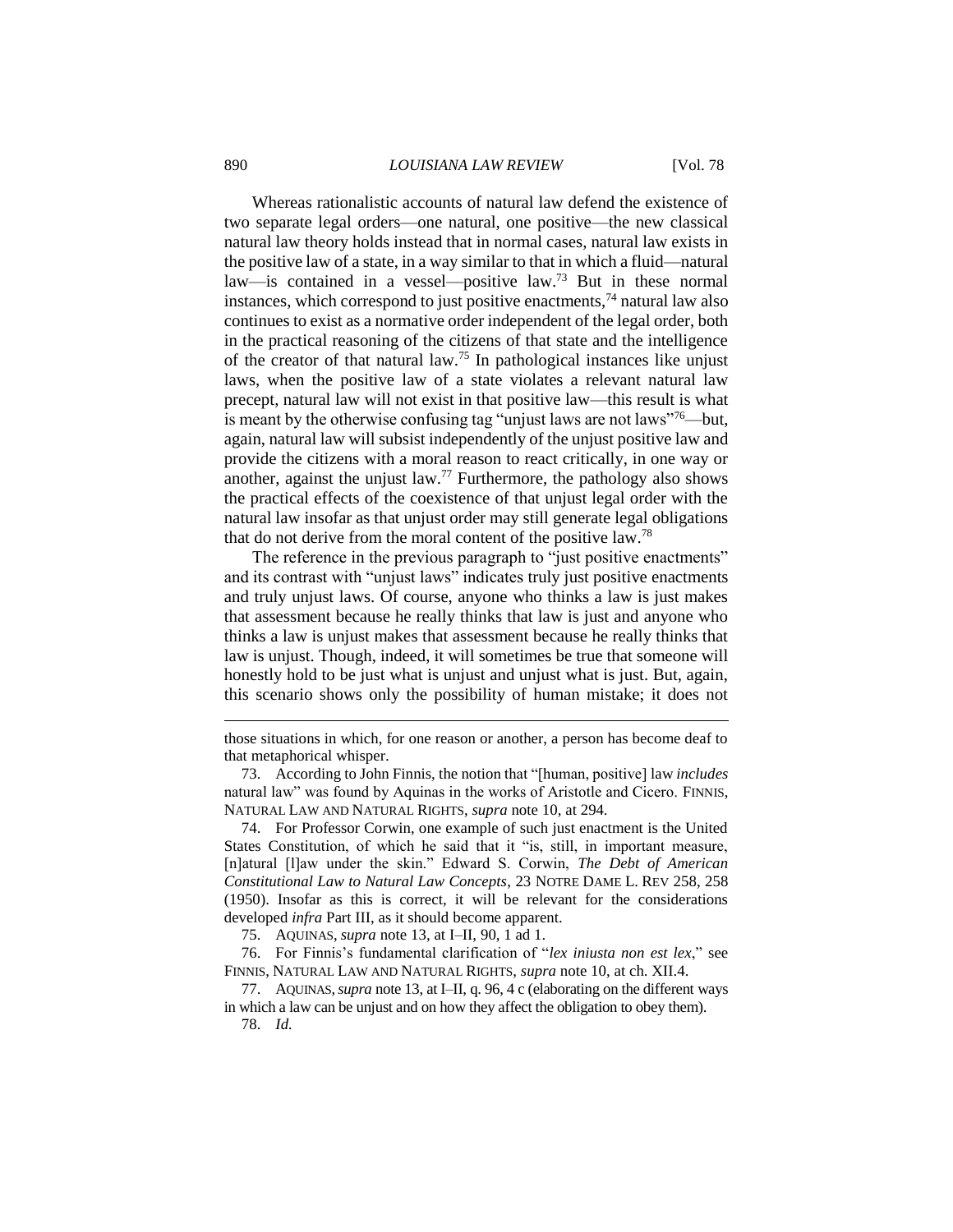preclude the ability sometimes to judge correctly when it comes to justice and, more generally, to morality.

Finally, natural law is also incomplete in a different way: it does not provide effective sanctions for its breach.<sup>79</sup> Note that the author is not arguing that natural law provides no sanction at all. On the contrary, as argued by Sophocles, <sup>80</sup> Cicero, <sup>81</sup> and countless others in the classical tradition,<sup>82</sup> conscience—the reproach experienced internally—can prove a significant sanction for the trespasser of natural law obligations.<sup>83</sup> But this sanction is not one of a coercive nature; in a society of normal people, not angels, coercion is morally required by natural law for the common good of that society. Joseph Raz argues rightly that "for *human beings as they are* the support of sanctions, to be enforced by force if necessary, is required to assure a reasonable degree of conformity to law and prevent its complete breakdown."<sup>84</sup> Some people undoubtedly will not experience the reproach of conscience: as a result of having trespassed natural law so often, they will have something similar to a thick skin—a deafness, morally speaking.<sup>85</sup> Others who do experience it will still go ahead and

When any one lives, as I do, compassed about with evils, can such a one find aught but gain in death? So for me to meet this doom is trifling grief; but if I had suffered my mother's son to lie in death an unburied corpse [which would have been the result of abiding by Creon's edict], that would have grieved me.

SOPHOCLES, *supra* note 47, at *l*. 500.

 $\overline{a}$ 

81. Cicero famously wrote about obedience to natural law, stating, "Whoever is disobedient is fleeing from himself and denying his human nature, and by reason of this very fact he will suffer the worst penalties, even if he escapes what is commonly considered punishment." CICERO, *supra* note 51, at III.33.

82. A paramount example can be found in FINNIS, NATURAL LAW AND NATURAL RIGHTS, *supra* note 10, at 260–65.

83. CICERO, *supra* note 51, at III.33.

84. JOSEPH RAZ, PRACTICAL REASON AND NORMS 159 (Oxford Univ. Press 1990) (1975) (emphasis added). Raz, rightly again, concedes that "yet we can imagine other rational beings who may be subject to law, who have, and who would acknowledge that they have, more than enough reasons to obey the law regardless of sanctions." *Id.* at 159. Enter Raz's hypothesis of a "society of angels": Angels, by definition, would not need sanctions, but they still "may have a need for legislative authorities to ensure co-ordination," that is, positive law. *Id.*

85. The idea of thick skin recalls the whisper metaphor. *See supra* note 72.

<sup>79.</sup> FINNIS, NATURAL LAW AND NATURAL RIGHTS, *supra* note 10, at 260–65 (arguing for the moral need of positive sanctions).

<sup>80.</sup> Antigone clearly refers to this reproach of conscience when she explains dramatically to her uncle, Creon, that she would rather disobey his law than the laws of Hades, that is, natural law: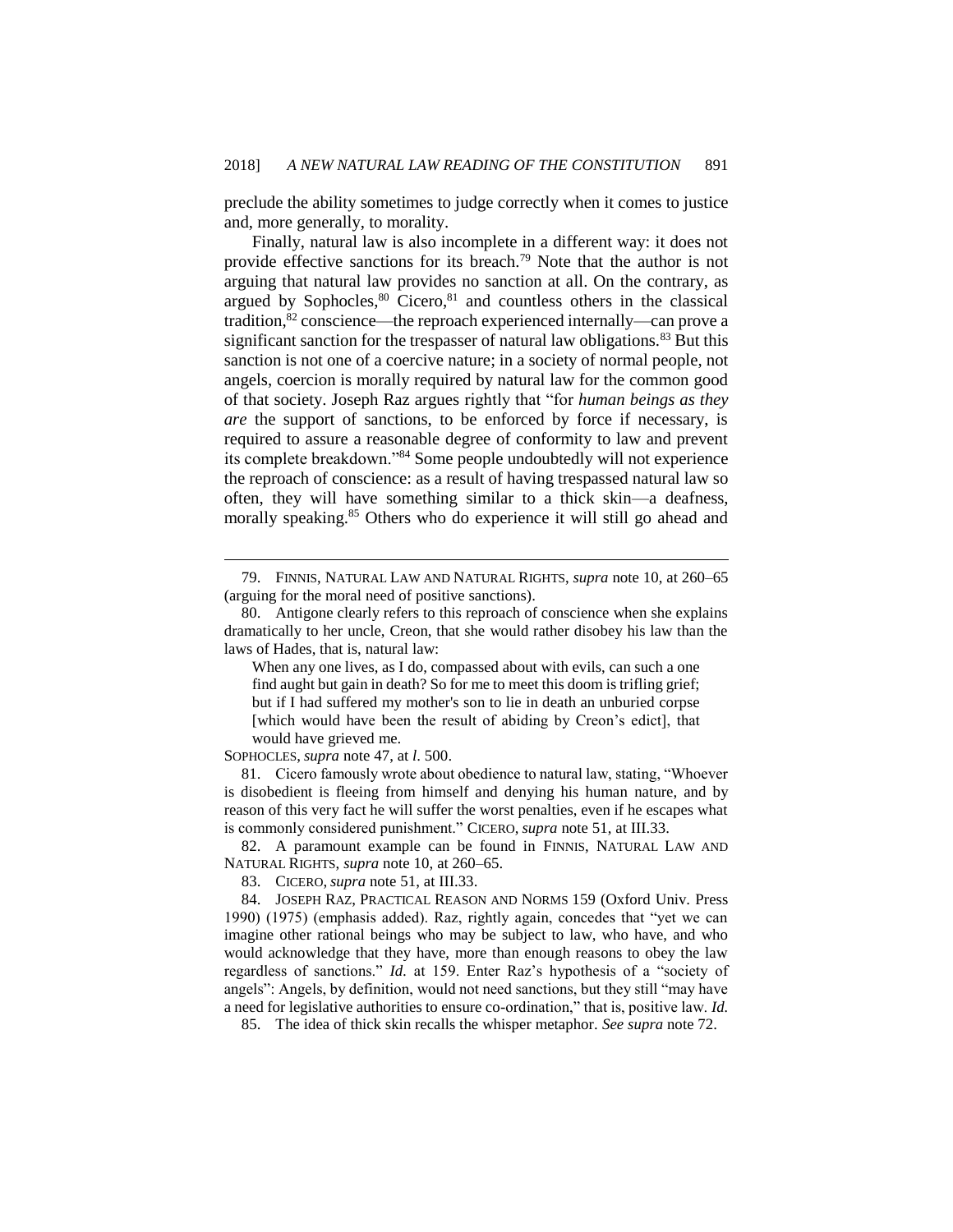indulge in the wrongful conduct out of pleasure, convenience, or weakness; when that wrongful conduct also has been made a legal crime by a given community, there needs to be a way to stop the criminal—a way that is more efficient and inescapable, up to a point, than one's own conscience.<sup>86</sup> Hence, there is a moral need for some sort of coercive sanctions; a need that is perfectly compatible with the understanding that coordination, not sanctions, is at the core of the meaning of what it is to have a legal system, as Professor H. L. A. Hart successfully argued against several forms of legal positivism.<sup>87</sup>

#### III. THE CONSTITUTION IN THE LIGHT OF NATURAL LAW

Many scholars within the natural law tradition, including some who hold that "reflection on the natural law tradition" is "critical to a proper analysis of the most difficult issues of our day,"<sup>88</sup> consider, however, that natural law has no traction in the interpretation of constitutional law.<sup>89</sup> For example, Judge O'Scannlain concludes, "I therefore do not believe that judges have an inherent right to interpret the natural law in a way that is binding on the rest of the country."<sup>90</sup> Although, like Judge O'Scannlain, "[the author] do[es] not believe that judges have the freestanding authority to enforce the natural law,"<sup>91</sup> nevertheless, natural law has a distinctive role in constitutional interpretation—a role from which follows not only the right but also the duty to adhere to natural law in interpreting the Constitution in a way that, inevitably, is "binding on the rest of the

<sup>86.</sup> In a way, conscience is the most inescapable of all sanctions, but the common good requires some form of external punishment.

<sup>87.</sup> H.L.A. HART, THE CONCEPT OF LAW 199–200 (Oxford Univ. Press 2012) (1961) (discussing the minimum content of natural law). Other than these pages that actually deal with the minimum content of *positive* law, the whole book makes a cogent argument in favor of the position mentioned in the text—a position followed by Raz, as his hypothesis of the society of angels shows. *See supra* note 84.

<sup>88.</sup> O'Scannlain, *supra* note 22, at 1513.

<sup>89.</sup> A notable exception seems to be Professor Michael Moore, whose approach appears to grant great traction to natural law, but his "realist" theory, though called "a natural law theory of interpretation," has little in common with this author's natural law theory. *See, e.g.*, Michael S. Moore, *Justifying the Natural Law Theory of Constitutional Interpretation*, 69 FORDHAM L. REV. 2087, 2088 (2001) (arguing that a "'natural law' or 'realist' theory of constitutional interpretation" makes possible "a comfortable accommodation of judicial activism and full fidelity").

<sup>90.</sup> O'Scannlain, *supra* note 22, at 1522.

<sup>91.</sup> *Id.*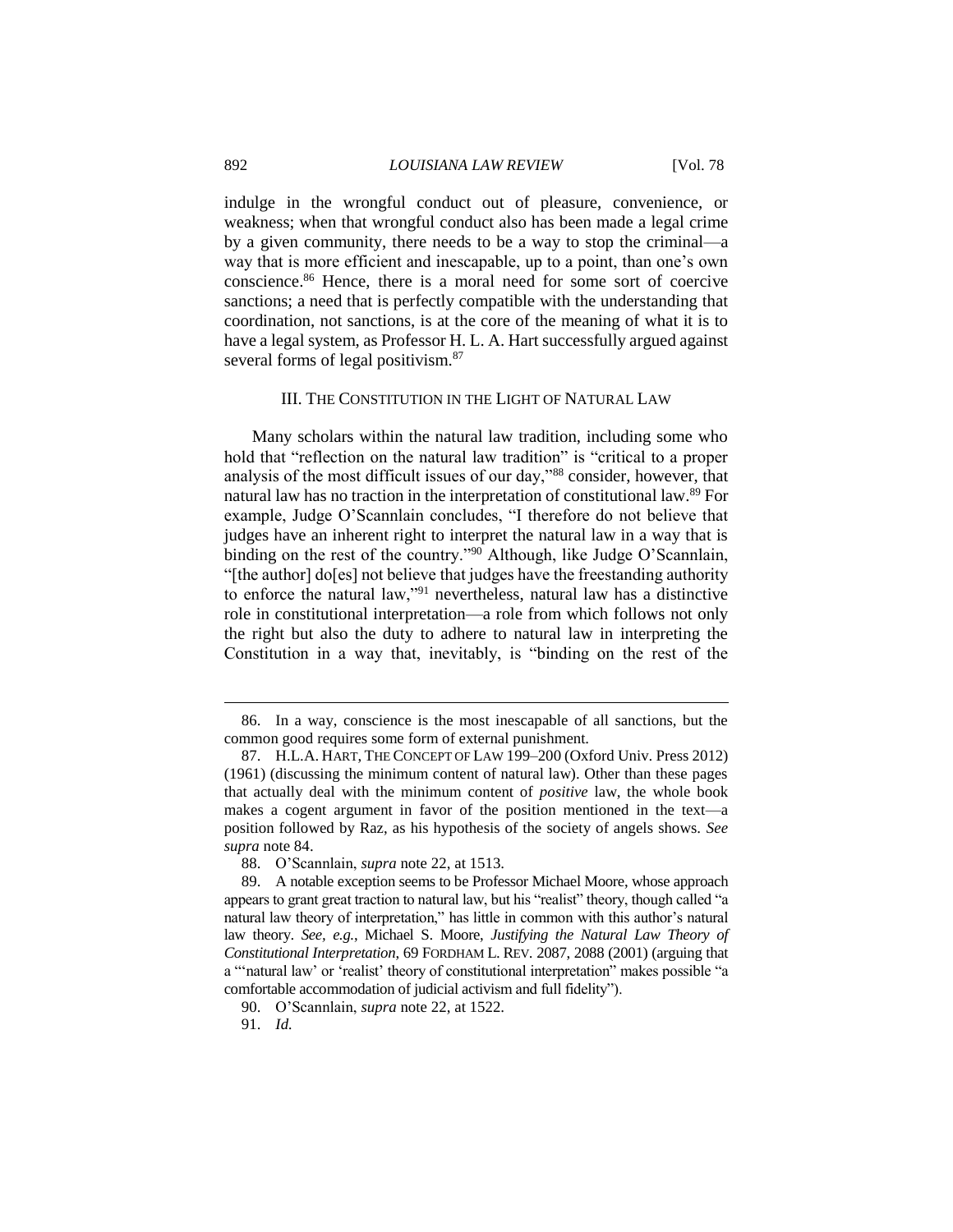country."<sup>92</sup> To try to define the contours of that role, some general clarifications and reminders are in order.

Natural law under the classical and the "new classical" tradition is present in positive laws<sup>93</sup>—a claim not altogether different, if rightly understood, from an unobjectionable Supreme Court dictum included in an otherwise objectionable decision:<sup>94</sup> "The law  $\lceil \rceil$  is constantly based on notions of morality."<sup>95</sup> The tradition also claims that natural law is present in positive laws in two different ways with two different intensities: one greater, one lesser.<sup>96</sup> Enter Thomas Aquinas's theory of "derivation of positive from natural law" and its revisit by the "new natural law theory."<sup>97</sup>

In effect, Aquinas's account of the relationship of natural law to positive law consists of a general theory—every just human law is derived from and traceable to the law of nature<sup>98</sup>—and two subordinate theorems.<sup>99</sup> Derivation is always either *per modum conclusionum* or *per modum* 

 $\overline{a}$ 

94. Santiago Legarre & Gregory J. Mitchell, *Secondary Effects and Public Morality*, 40 HARV.J.L. & PUB. POL'Y 320, 355–57, 357 n.206 (criticizing *Bowers v. Hardwick*'s misconceived characterization of public morality and arguing that natural law theory is the crux of the concept of public morality in constitutional law).

95. Bowers v. Hardwick, 478 U.S. 186, 196 (1986). *Bowers* would be overturned in *Lawrence v. Texas*, 539 U.S. 558 (2003), an unobjectionable decision full of objectionable reasoning and rhetoric, but the proposition that "[t]he law [] is constantly based on notions of morality" as such states a general idea and is independent from the context in which it was proclaimed in *Bowers*.

96. *See generally* Santiago Legarre, *Derivation of Positive from Natural Law Revisited*, 57 AM J.JURIS. 103, 103–10 (2012) (discussing the different connections between natural and positive law).

97. In the words of a prominent "new natural lawyer," "just and good positive law, including constitutional law, is always in some sense derived from the natural law." GEORGE, IN DEFENSE OF NATURAL LAW, *supra* note 18, at 236.

98. In the sixteenth century, the English lawyer Christopher St. Germain announced the following, similar dictum, which was later popularized by Finnis: "In every law positive well made is somewhat of the law of reason." FINNIS, NATURAL LAW AND NATURAL RIGHTS, *supra* note 10, at 281.

99. The idea of a general theory and a subordinate theorem is borrowed from Finnis. *Id.* at 285.

<sup>92.</sup> *Id.*

<sup>93.</sup> As this Article moves to a more legal portion, where the relevance of natural law in constitutional adjudication appears, it is worth recollecting that, notwithstanding that relevance, "natural law is not primarily an instrument intended for use in common courts of law; rather, it is a body of precepts helping you and me to govern ourselves." Kirk, *supra* note 30, at 1041.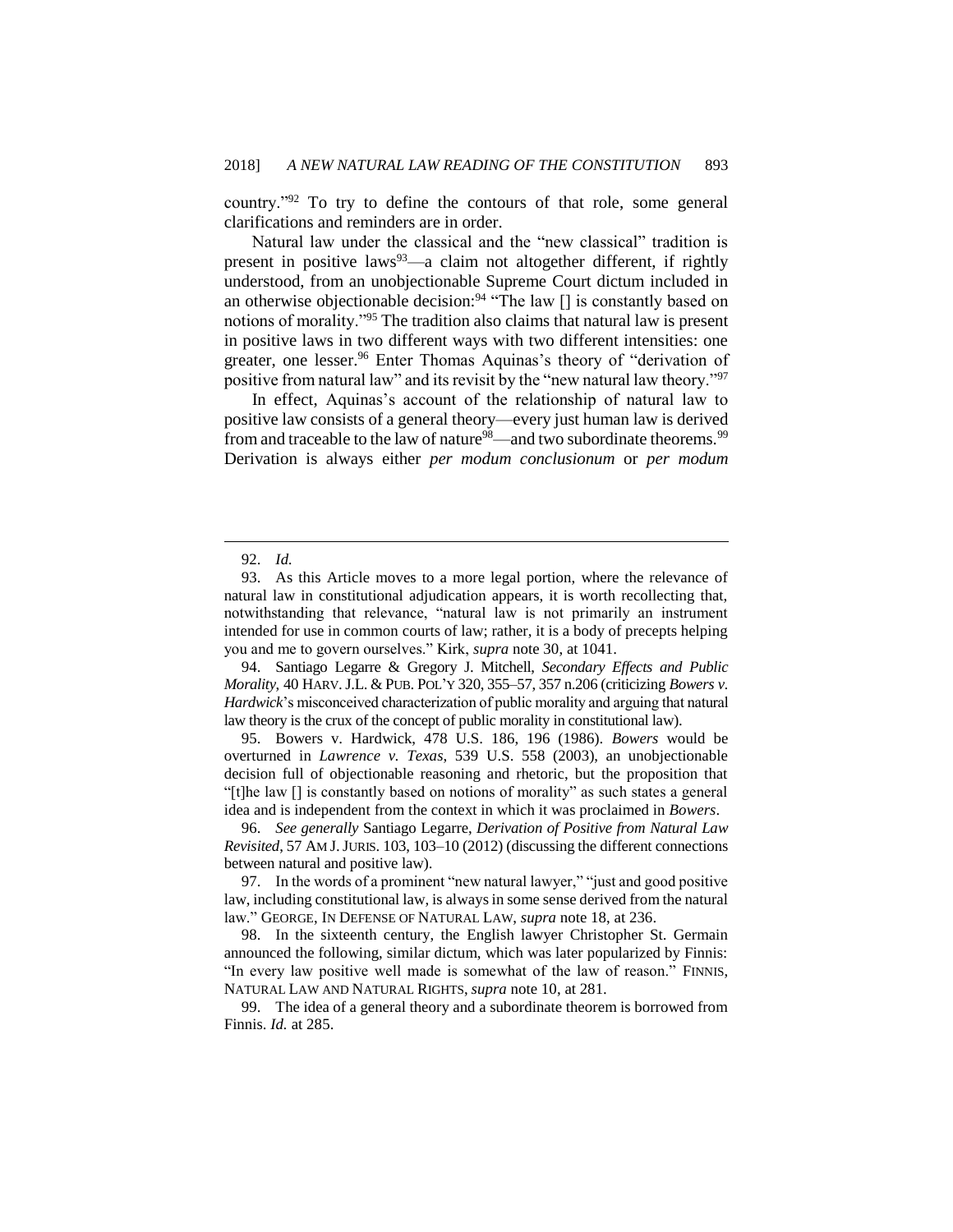*determinationis*. <sup>100</sup> According to the first theorem, positive law "may be derived from the natural law . . . as a conclusion from premises."<sup>101</sup> For example, "that 'one must not kill' may be derived as a conclusion from the principle that 'one should do harm to no man.'"<sup>102</sup> According to the second theorem, positive law may be derived from natural law "by way of determination [*determinatio*] of certain generalities."<sup>103</sup> For example, "the law of nature has it that the evil-doer should be punished; but that he be punished in this or that way, is a determination of the law of nature."<sup>104</sup> As Finnis suggests, "There seems to be no happy English equivalent of '*determinatio*'"—the word used by Aquinas.<sup>105</sup> Kelsen's "concretization," he adds, "would do; implementation is more elegant."<sup>106</sup>

Those parts of any legal system derived from natural law by way of conclusion "consist of rules and principles closely corresponding to requirements of practical reason."<sup>107</sup> Therefore, as Finnis argues, "Discussion in courts and amongst lawyers and legislators will commonly, *and reasonably*, follow much the same course as a straightforward moral debate."<sup>108</sup> This similarity is precisely the case with regard to substantial chunks of constitutional law, especially when it comes to the Bill of

 $\overline{a}$ 

104. *Id.* In the twenty-first century, Samuel Gregg gives a simple example that has always been quite popular among natural law theorists:

Legislators will understand . . . that . . . responsibility to protect human life requires them to implement a traffic system that protects motorists' lives. But a uniquely correct traffic system *cannot* be derived from the natural law. A number of arrangements, each of which has incommensurable advantages and weaknesses, may be consistent with the natural law. Hence, governments and courts must move here, *not by deduction*.

<sup>100.</sup> Both the theory and the two sub-theorems are compressed in AQUINAS, *supra* note 13, at I–II, q. 95, 2c, titled *"Whether every human law is derived from the natural law?"*; *see also id.* at I–II, q. 95, 4 c.

<sup>101.</sup> *Id.* at I–II, 95, 2 c.

<sup>102.</sup> *Id.* Lee Strang, a thinker in the natural law tradition, offers an interesting elaboration on intermediate moral principles and other related topics. Lee Strang, *An Originalist Theory of Precedent: The Privileged Place of Originalist Precedent*, 2010 B.Y.U. L. REV. 1729, 1771 (2010) (attempting to reconcile originalism with natural law theory).

<sup>103.</sup> *Id.*

SAMUEL GREGG, MORALITY, LAW, AND PUBLIC POLICY 34 (2001) (second emphasis added).

<sup>105.</sup> FINNIS, NATURAL LAW AND NATURAL RIGHTS, *supra* note 10, at 284.

<sup>106.</sup> *Id.*

<sup>107.</sup> *Id.* at 282.

<sup>108.</sup> *Id.* (emphasis added).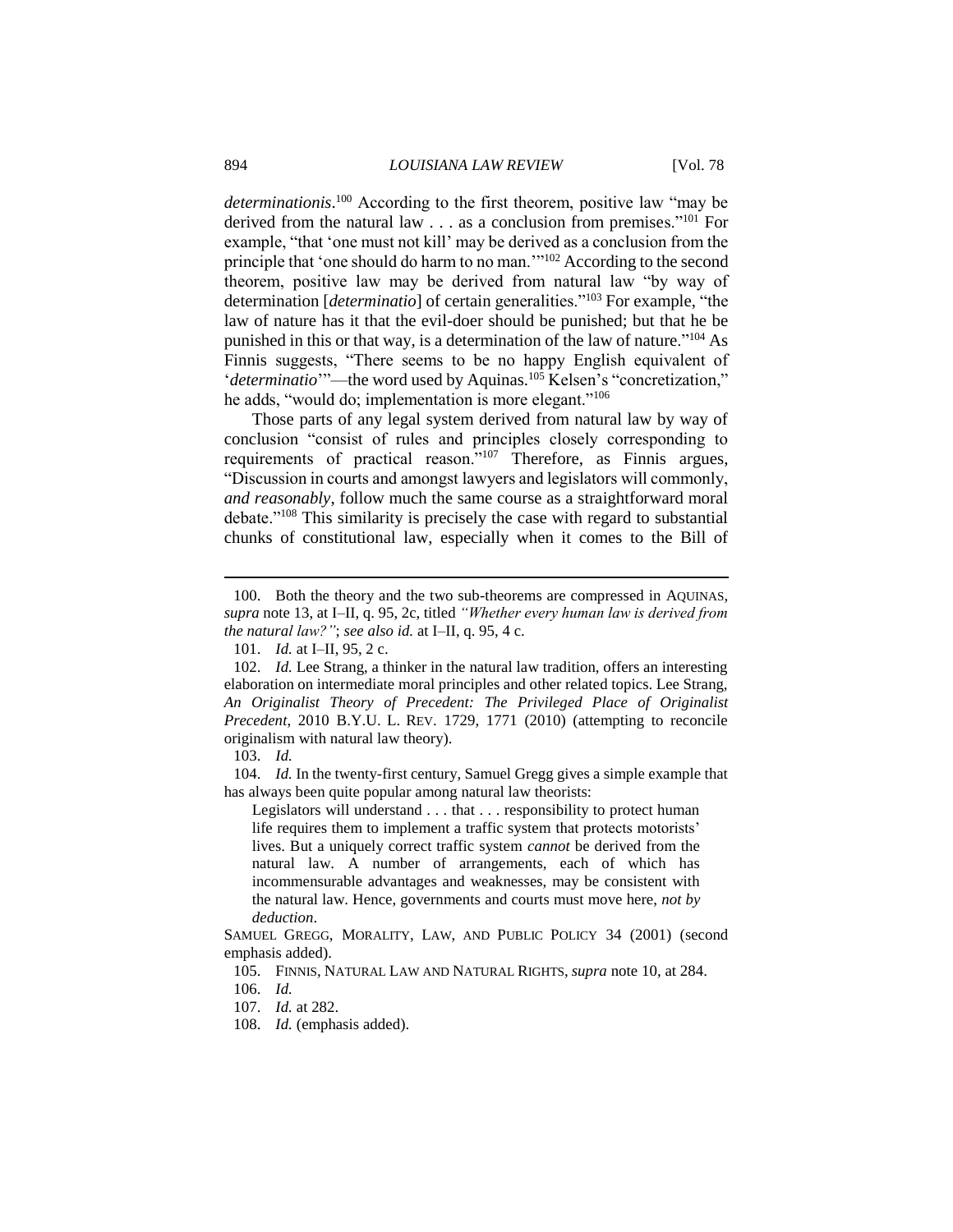Rights: many such constitutional enactments consist of rules and principles closely corresponding to natural law requirements. This is a general claim, applicable to any constitution declaring or recognizing human rights. Thus, it is also a specific claim about the United States Constitution insofar as, in the Supreme Court's interpretation, it does declare and recognize rights which is not to say that every single right declared in the United States Constitution, or in any other constitution, is derived from natural law by way of conclusion.

That the aforementioned rights have been called "natural rights" by the American tradition is telling from the point of view of the new natural law theory, as it highlights that these rights preexist, morally speaking, positive and even constitutional law.<sup>109</sup> But the "natural rights" tradition is partly and relevantly different from the classical and the new natural law tradition, $110$  and, in some of its versions, it can be partially inconsistent with the latter. For this reason, the former will not be elaborated further, but one significant difference between the two traditions is worth noting. Although natural law in the American tradition was "based on assumptions about humans and human freedom in the state of nature"<sup>111</sup> and a natural right was simply a portion of a more general liberty enjoyed in the socalled "state of nature,"<sup>112</sup> the classical and the new natural law tradition, as it is well known, excludes and is incompatible with the notion of "state of nature."<sup>113</sup>

Consider the following example of a constitutional norm derived by way of conclusion from natural law. The interpretative process seeking to define the contours of the right to life, as recognized by countless constitutions and international conventions, involves a type of reasoning that is fundamentally moral. As Finnis expands in his more recent work, by way of further specification of the right to life example, "Our law against euthanasia and assisting suicide appropriately has virtually the same content as the natural moral law against such choices and actions,

<sup>109.</sup> *See* O'Scannlain, *supra* note 22, at 1514 (pointing out the significance of the preexistence of constitutional rights).

<sup>110.</sup> Suzanna Sherry, *Natural Law in the States*, 61 U. CIN. L. REV. 171, 172 n.8 (1993) (arguing that there is "a subtle distinction between 'natural rights' and 'natural law'").

<sup>111.</sup> Philip Hamburger, *Natural Rights, Natural Law, and American Constitutions*, 102 YALE L.J. 907, 923 (1993).

<sup>112.</sup> *Id.* at 908, 918, 937. Later, Hamburger insists that "natural law consisted of reasoning about humans in the state of nature." *Id.* at 926.

<sup>113.</sup> Kirk, *supra* note 30, at 1040 (explaining that the eighteenth-century Enlightenment's doctrine of natural rights is "not at all identical" with the classical tradition of natural law).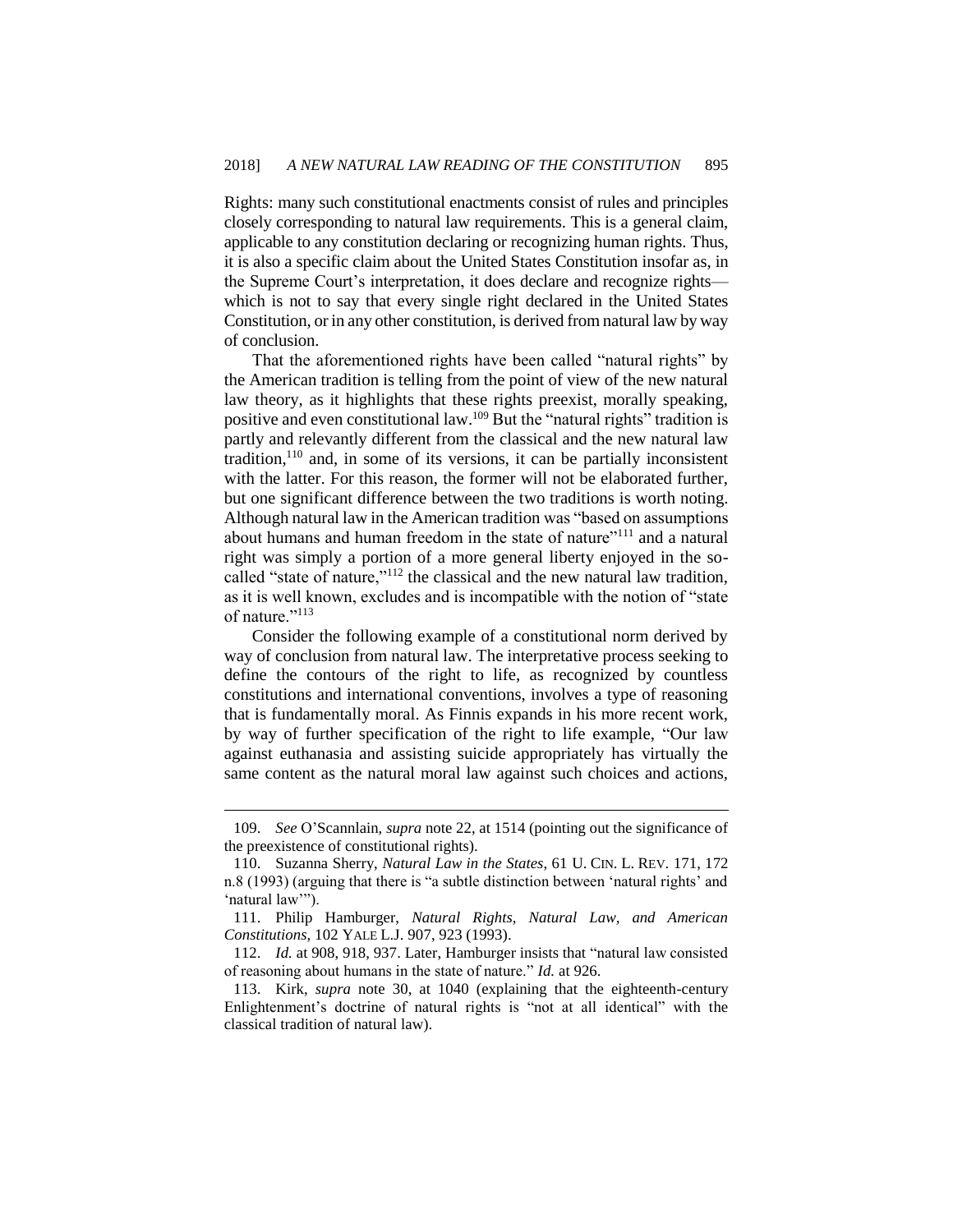and debates about its positing (about enacting or retaining it) substantially track moral debate about the morality of those kinds of choice and act."<sup>114</sup> More generally, it is true that in issues concerning fundamental rights, the moral reasoning on both sides will be similar in every jurisdiction.<sup>115</sup> In such cases, legal reasoning and moral reasoning overlap to a significant extent, rendering less relevant—which is not to say "irrelevant," as shall be seen—the technicalities of each given legal system.<sup>116</sup>

Constitutions also include many instances of derivation by way of determination: they include much implementation and concretization without which human rights would be inoperative. This *determinatio* includes, of course, constitutional arrangements, such as the separation of powers or federalism.<sup>117</sup> These more technical parts and aspects of constitutional law, to borrow from Justice Breyer, are more "arcane"<sup>118</sup> matters. Additionally, it makes sense that natural law is less relevant when it comes to the interpretation of those parts and, conversely, more relevant when it comes to the interpretation of those chunks of constitutional law with more moral flesh, $119$  so to speak: those parts of constitutional law related to morality "by way of conclusion."<sup>120</sup>

117. *See infra* note 123.

118. "Arcane" is Justice Breyer's word in his well-known debate with Justice Scalia on the use of foreign materials in constitutional adjudication. *See* Norman Dorsen, *The Relevance of Foreign Materials in U.S. Constitutional Cases: a Conversation between Justice Antonin Scalia and Justice Stephen Breyer*, 3 INT. J. CONST. L. 519, 519–20 (2005), which includes a lightly edited transcription of the discussion, approved by the two justices.

119. In the alluded debate, Justice Breyer made an analogous point: borrowing foreign materials makes more sense when it comes to fundamental rights than it does regarding "arcane" matters, such as, he argued, some aspects of the law of contracts. *Id.* The author pursues this avenue further, and introduces some tweaks, in Legarre, *Derivation of Positive from Natural Law Revisited*, *supra* note 96, at 106–07.

120. Note that, though it may seem otherwise, the author's suggestion is different from Judge O'Scannlain's. In effect, though Judge O'Scannlain argues that "the natural law is useful when interpreting provisions of the Constitution that

<sup>114.</sup> John Finnis, *Coexisting Normative Orders? Yes, but No*, 57 AM. J.JURIS. 111, 113 (2012).

<sup>115.</sup> *See* Santiago Legarre, *Towards a New Justificatory Theory of Comparative Constitutional Law*, 1 STRATHMORE L.J. 90, 106 (2015) (arguing that comparative constitutional analysis is especially meaningful in the determination of the scope of fundamental rights).

<sup>116.</sup> This is why, incidentally, comparative constitutional law is justified; it is also why it makes even more sense when it comes to fundamental rights. *See id.* at 107–12 (discussing the scope and limits of these claims and distinguishing legislative from judicial comparative constitutional analysis).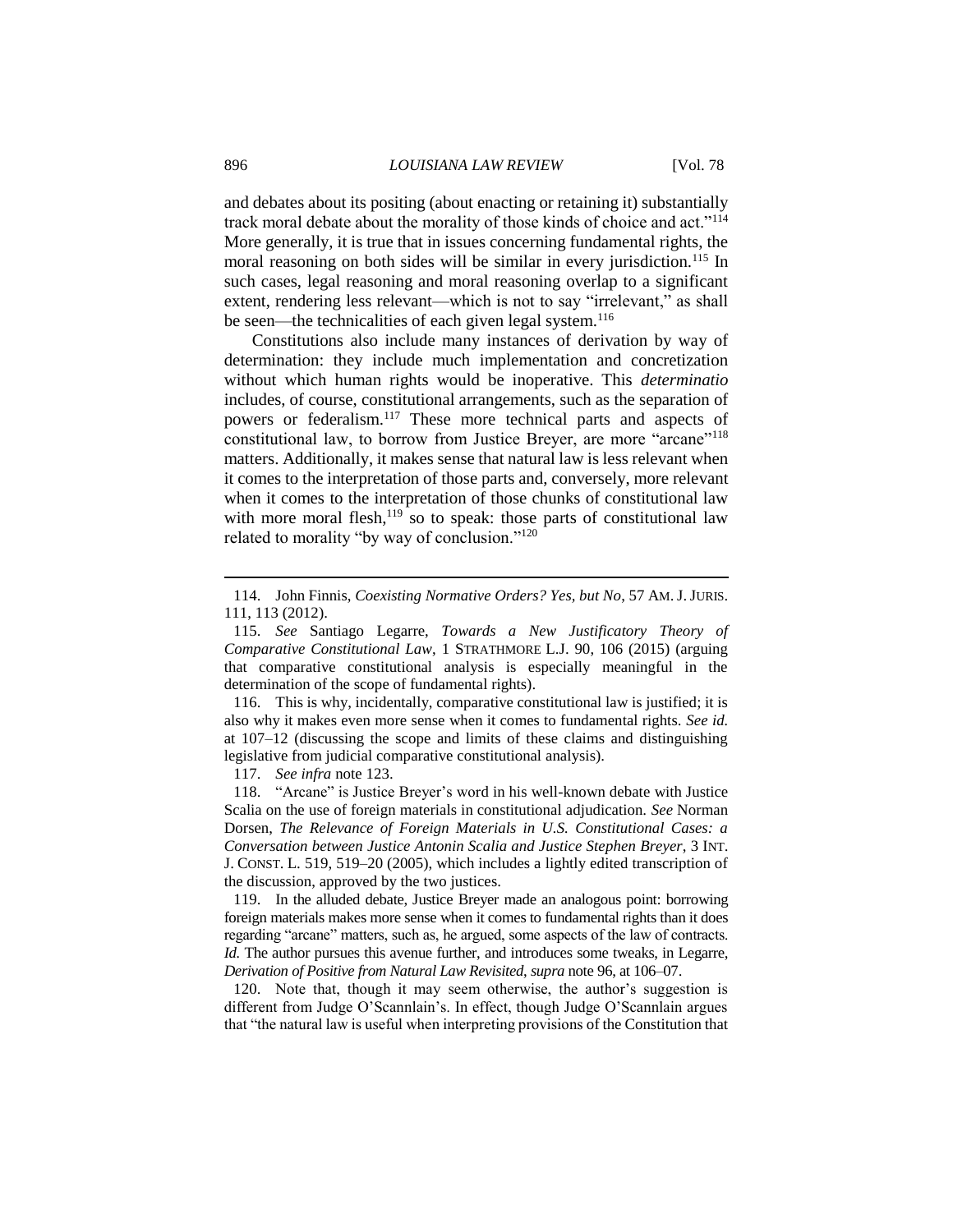Indeed, the main contribution of this Article may be to introduce this distinction.<sup>121</sup> Natural law is more relevant when the interpretation of those constitutional norms that derive from natural law by way of conclusion is at stake—that is, the interpretation of fundamental rights, for the most part—and has less traction when it comes to interpreting constitutional provisions derived from natural law by way of determination—that is, the interpretation of fundamental structure.

But one should not press this point too far. Although structural arrangements are technical, they are ultimately devised precisely in the service of the fundamental rights of those living in the relevant community. In the final analysis, political and legal institutions—structures—exist precisely to protect and foster fundamental human rights.<sup>122</sup> So if Samuel Gregg is right in affirming that "constitutional design occurs by way of what Aquinas called in his *Summa Theologiae* 'determination [*determinatio*] of certain generalities,'"<sup>123</sup> it does not follow that natural law has no traction

 $\overline{a}$ 

122. The Declaration of Independence's language is telling: "to secure these [natural, preexisting] rights, Governments are instituted among Men." THE DECLARATION OF INDEPENDENCE para. 2 (U.S. 1776). This has been rightly noted in a law review article: "The genius of the American Constitution lies in its use of structural devices to preserve individual liberty." Steven G. Calabresi & Kevin H. Rhodes, *The Structural Constitution: Unitary Executive, Plural Judiciary*, 105 HARV. L. REV. 1153, 1155 (1992). In recent times, the United States Supreme Court also has noted this connection between structure and rights with regard to one particular structural device: federalism. "Federalism secures the freedom of the individual." Bond v. United States, 564 U.S. 211, 221 (2011). In a similar vein, Judge Gorsuch, when on the Tenth Circuit Court of Appeals, dissented from a denial of rehearing *en banc*, stating that "the framers of the Constitution thought the compartmentalization of legislative power not just a tool of good government or necessary to protect the authority of Congress from encroachment by the Executive but essential to the preservation of the people's liberty." United States v. Nichols, 784 F.3d 666, 670 (10th Cir. 2015).

123. Gregg continues rightly, "The constitutions of the United States, France, and Australia all involve, for instance, the separation of powers. But they do not realize this goal in exactly the same way. Each, however, is a reasonable way of realizing the same end." Samuel Gregg, *Neil Gorsuch, Natural Law, and the Limits* 

were themselves efforts to codify preexisting natural law rights," he hastens to clarify that "[t]here, the judicial inquiry is an *historical* one, not a philosophical one." O'Scannlain, *supra* note 22, at 1523 (emphasis added).

<sup>121.</sup> That natural law should be relevant when it comes to constitutional interpretation in general has already been argued but, as far as one can tell, with a different focus and with different consequences. HADLEY ARKES, CONSTITUTIONAL ILLUSIONS AND ANCHORING TRUTHS: THE TOUCHSTONE OF THE NATURAL LAW (2010); *see also* HADLEY ARKES, BEYOND THE CONSTITUTION (Princeton Univ. Press 1990).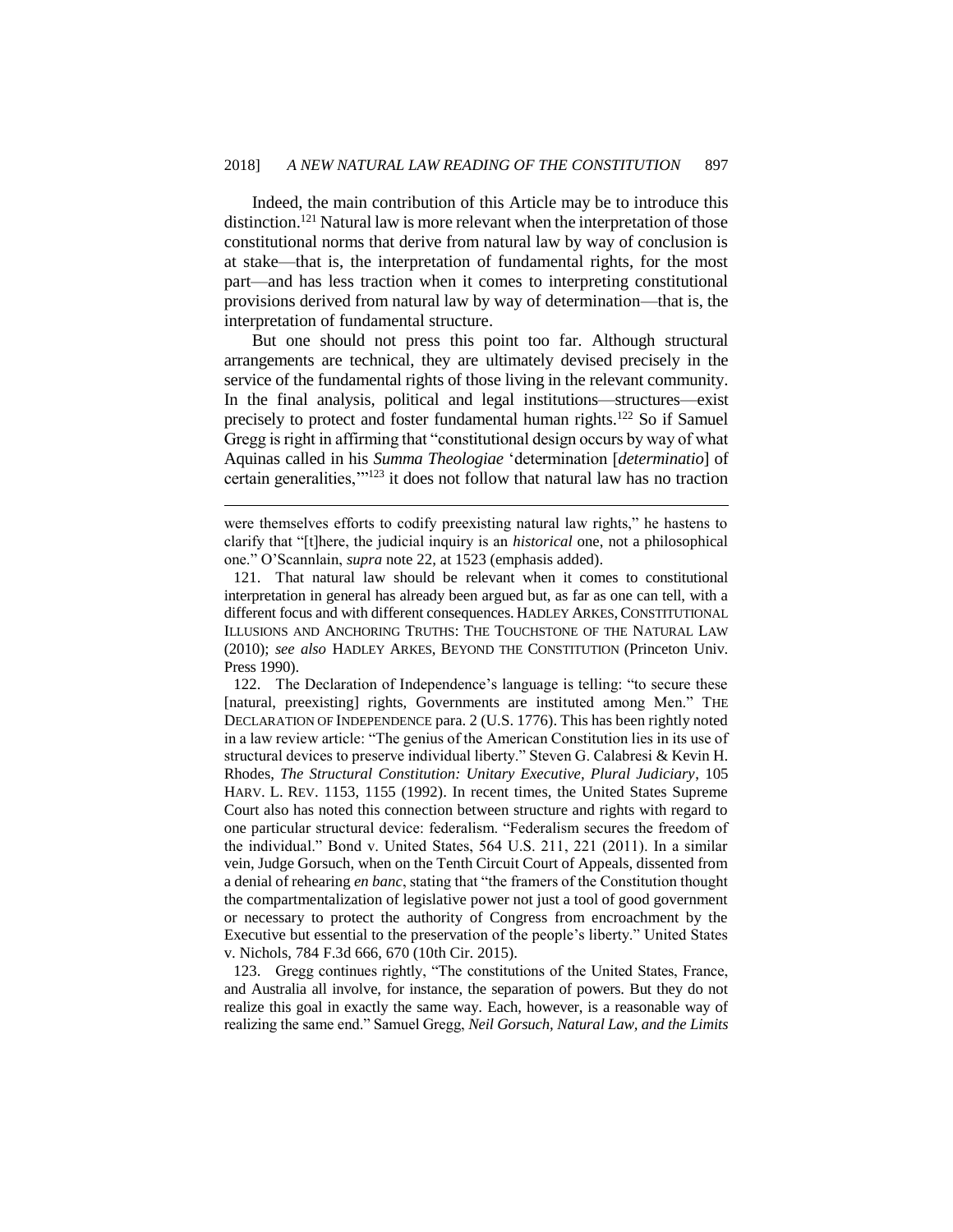whatsoever for purposes of interpreting those parts of the Constitution. Constitutional arrangements exist to serve the common good—and the human rights—the fundamental intelligibility of which natural law theory affirms and explains.<sup>124</sup>

If it is true that one should not overstress the idea that natural law is less relevant when interpreting constitutional structure, it is also true that one should not exaggerate the degree to which natural law has more traction when interpreting fundamental rights. This is so because, as Finnis points out, implications and definitions of these rights "will carry legislators and judges *beyond* the point where they could regard themselves as simply applying the intrinsic rule of reason, or even as deducing conclusions from  $i\tilde{t}$ .  $\frac{1}{25}$ 

So James Fleming is right in arguing that if "the Constitution embodies principles of natural law,"<sup>126</sup> it follows that judges who have authority to interpret the Constitution also have authority, to that extent, to interpret the requirements of natural law.<sup>127</sup> It is still necessary to keep in mind, however, that those constitutional norms derived by way of conclusion—and *a fortiori* those derived by way of determination—from "principles of natural law" are filtered, so to speak, by the language and the technique of the positive, constitutional law. This circumstance certainly ought to condition and modulate judicial interpretation of those norms.<sup>128</sup>

By affirming the salience of natural law for constitutional interpretation that is, by defending a moral reading of the Constitution: one in the light of objective critical morality—the author does not intend to deny that all public officials in a reasonably just regime have "a duty in justice to

126. James Fleming, *Fidelity to Natural Law and Natural Rights in Constitutional Interpretation*, 69 FORDHAM L. REV. 2285, 2294 (2001).

127. *Id.*

 $\overline{a}$ 

128. Finnis sheds light once more:

John Finnis, *The Truth in Legal Positivism*, *in* THE AUTONOMY OF LAW 195 (Robert P. George ed., Oxford Univ. Press 1996).

*of Judicial Power*, PUBLIC DISCOURSE (Mar. 15, 2017), http://www.thepublic discourse.com/2017/03/18766/ [https://perma.cc/VAR6-KHVC].

<sup>124.</sup> *See infra* note 125.

<sup>125.</sup> FINNIS, NATURAL LAW AND NATURAL RIGHTS, *supra* note 10, at 284 (emphasis added). This passage continues by rightly stressing that "the legal project of *applying* a permanent requirement of practical reason will itself carry the legislator into the second of the two categories of human or positive law." *Id.*

<sup>[</sup>E]ven those parts of it [positive law] which reproduce the requirements of morality are conceived of, and can be studied, as parts of a genuine whole which in its entirety and in each of its parts, most of which neither reproduce nor are deducible from morality's requirements, can be studied as the product of human deliberation and choice.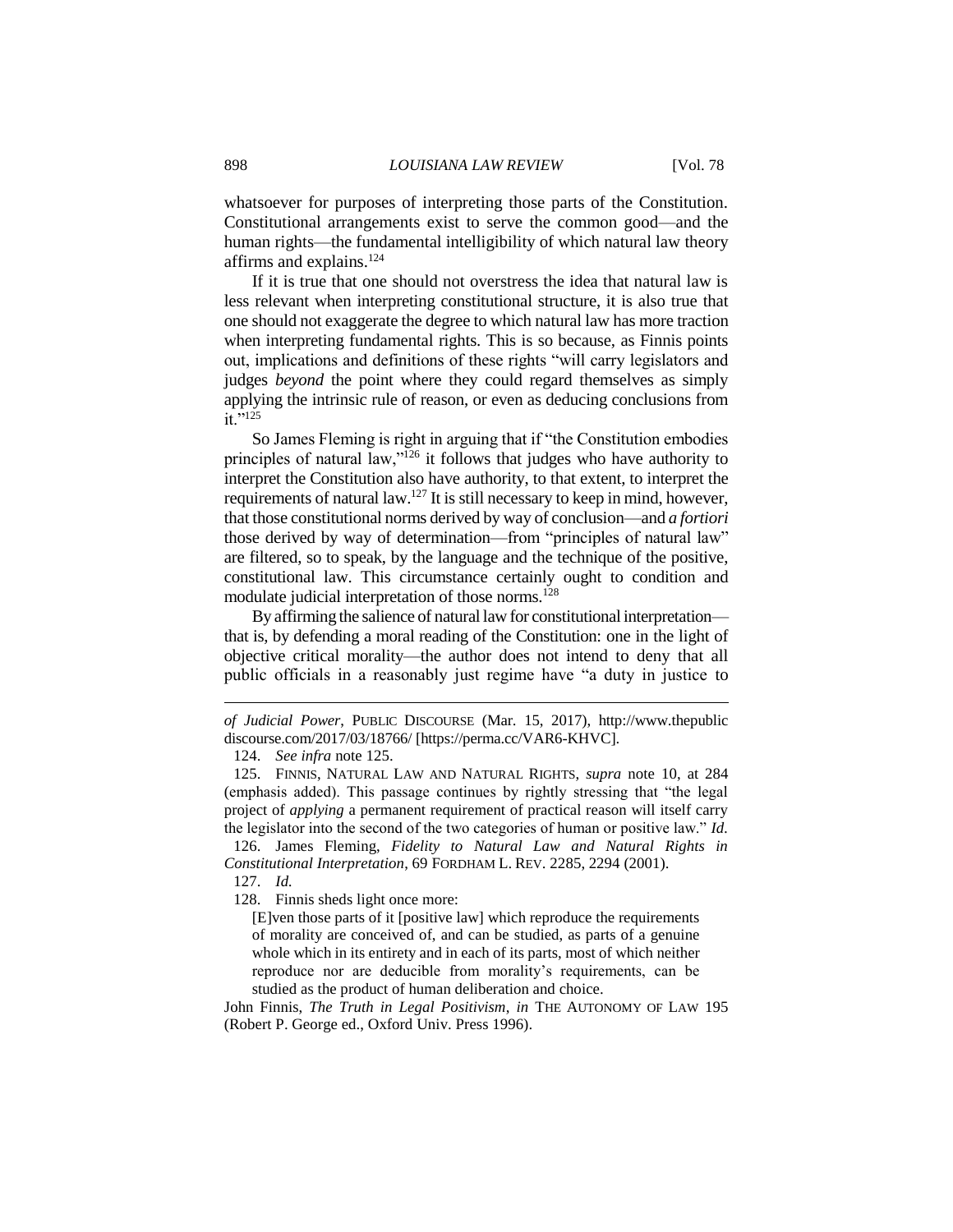respect the constitutional limits of their own authority";<sup>129</sup> nor does the author intend to reject the view that "respecting a community's just *determinatio* of constitutional order[] is itself a requirement of natural law."<sup>130</sup> These statements are correct statements of natural law theory by two of John Finnis's former students, Robert P. George and Samuel Gregg, respectively; but again, it does not follow that natural law should be ignored or cast aside when interpreting the Constitution. George, Gregg, and other "new natural law theorists" who seem to be wary of natural law in the area of constitutional interpretation adamantly stress that the American constitutional system restricts the ability of judges to apply moral concepts.<sup>131</sup> Although such an observation is reasonable, stressing that fact should not lead to overlooking a related one. the Constitution and any law for that matter but especially the Constitution—uses morally laden concepts that inexorably demand a moral interpretation by anyone, including judges, even if one concedes, as one should in a separation of powers system like the American systems, that judges have more interpretative restrictions than legislators.<sup>132</sup>

Whatever a given constitutional regime restrictively determines regarding the ability of judges "to apply natural law"—under whatever name—it will still be true that judges in constitutional regimes will have a moral duty to interpret some words and concepts that are morally charged, such as "equal," "cruel," "freedom," "right," and so on. Though these concepts are included in a human enactment—they are, in that sense, positive law—their content or part thereof remains "natural," that is, moral; therefore, one cannot do without natural law by means of merely arguing, "Ah, but the Constitution is a positive law!" Also, it is "a notable failure of judicial reasoning, of intellectual and moral responsibility in face of the law's most fundamental point and meaning[—]the service of

<sup>129.</sup> Robert P. George, *Natural Law, the Constitution, and the Theory and Practice of Judicial Review*, 69 FORDHAM L. REV. 2269, 2283 (2001).

<sup>130.</sup> Gregg, *supra* note 123.

<sup>131.</sup> The concern of the likes of George and Gregg has much in common with Justice Black's ideas, discussed *supra* notes 36–40. In fact, George has noted that, in the context of constitutional interpretation, "[Justice] Black [in *Griswold*], Bork, Scalia, and other 'textualists' and 'originalists' are nearer the mark."). George, *Natural Law, the Constitution, and the Theory and Practice of Judicial Review*, *supra* note 129, at 2282.

<sup>132.</sup> *See* Paul Yowell, *Empirical Research in Rights-Based Judicial Review of Legislation*, *in* CURRENT PROBLEMS IN THE PROTECTION OF HUMAN RIGHTS: PERSPECTIVES FROM GERMANY AND THE UK (P.M. Huber & K. Ziegler eds., Hart Pub., Oxford, 2000).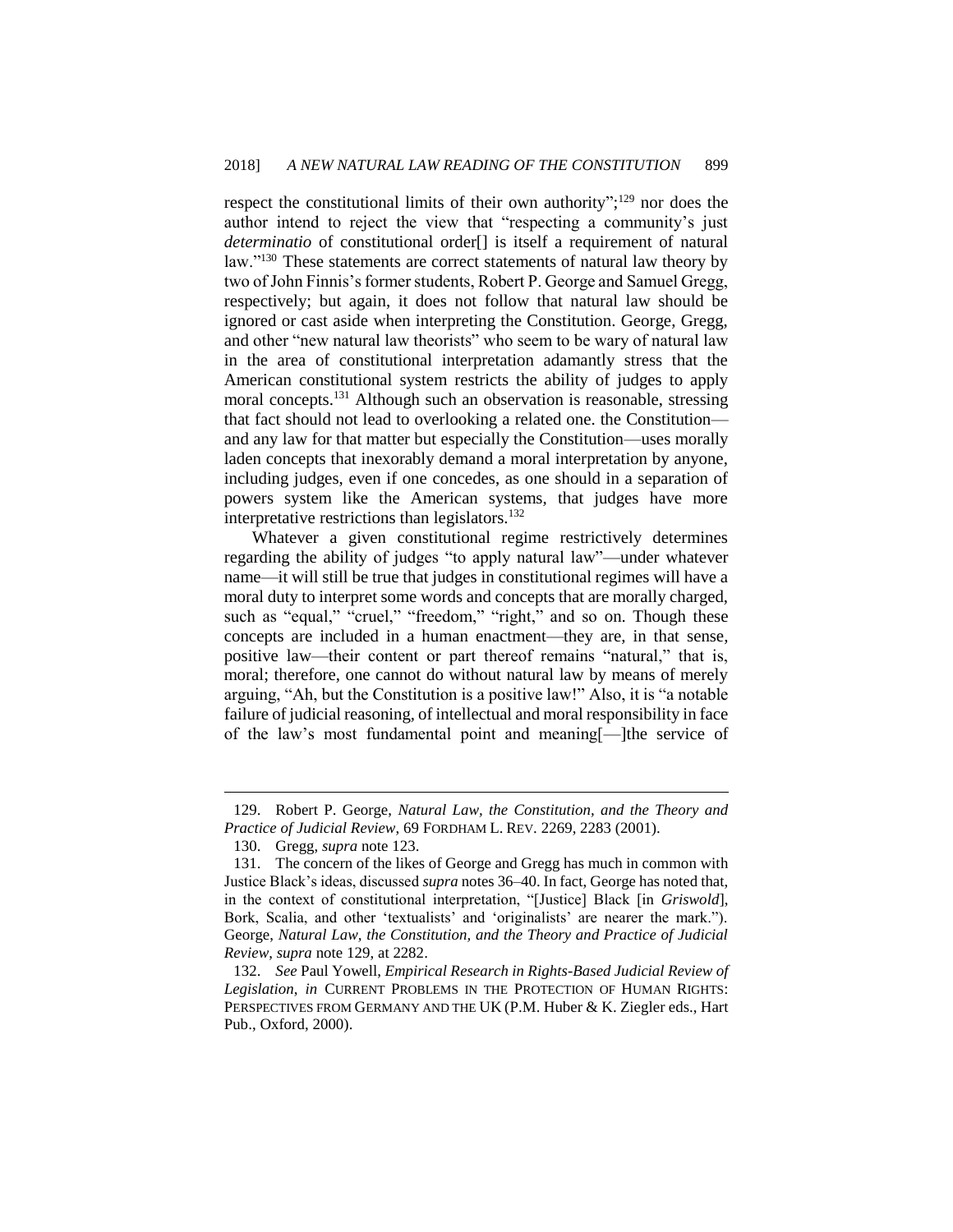persons"<sup>133</sup>—to treat matters of constitutional interpretation as merely historical questions of meaning.

The softening of the claim that natural law ought to be accorded a varying importance depending on the type of constitutional norm whose interpretation is at stake is in the end the result of a more fundamental weakening. No clear-cut difference exists between the two types of derivation; even less so is it true that some constitutional norms are 100% derived from natural law by way of conclusion and the connection of other norms to natural law is 100% one of *determinatio*. This softening is beautifully and metaphorically expressed by Finnis, whom the author shall paraphrase, supplement, and quote, while applying his words, which refer to law in general, to the Constitution: the derivation of constitutional law from objective critical morality "has indeed the two principal modes identified and named by Aquinas; but these are not two streams flowing in separate channels."<sup>134</sup> Although the central principle underlying each constitutional right may be a straightforward application of universally valid, natural law moral requirements, the effort to integrate them into the constitutional order certainly will require much implementing and concretizing. Likewise, the *determinationes* implied in the several constitutional arrangements and structures are not fully arbitrary; if reasonable, they instantiate, in one way or another, a discernible common good.

Unlike George<sup>135</sup> and Gregg,<sup>136</sup> who seem suspicious of natural law when it comes to constitutional interpretation,  $^{137}$  Finnis argues—rightly in the author's view—that the act of interpreting the Constitution is always "an act which can and should be guided by 'moral' principles and rules; [and] that those moral norms are a matter of objective reasonableness, not of whim, convention, or mere 'decision.'"<sup>138</sup> Justice Scalia's famous

<sup>133.</sup> John Finnis, *The Priority of Persons*, *in* OXFORD ESSAYS IN JURISPRUDENCE 1, 8 (Jeremy Horder ed., Series 4, 2000). Finnis exemplifies this failure with the Supreme Court's jurisprudence on the meaning of "persons" under the due process clause, from *Dred Scott v. Sandford*, 60 U.S. 393 (1857) to *Roe v. Wade*, 410 U.S. 113 (1973).

<sup>134.</sup> FINNIS, NATURAL LAW AND NATURAL RIGHTS, *supra* note 10, at 289.

<sup>135.</sup> Robert P. George, *Natural Law*, 31 HARV. J.L. & PUB. POL'Y 171, 191-92

<sup>(2008) (</sup>stressing the limits of natural law's relevance in constitutional adjudication). 136. Gregg's reluctance to award natural law relevance in constitutional interpretation perhaps springs from the risks inherent in "natural law jurisprudence," which he rightly denounces. GREGG, *supra* note 104, at 34.

<sup>137.</sup> Judge O'Scannlain has aptly summarized the usual reasons of this suspicion: "Those who believe in judicial restraint are skeptical of natural law because, to them, it conjures up the judicial adventurism of the *Lochner* era and the Warren Court." O'Scannlain, *supra* note 22, at 1515.

<sup>138.</sup> FINNIS, NATURAL LAW AND NATURAL RIGHTS, *supra* note 10, at 290.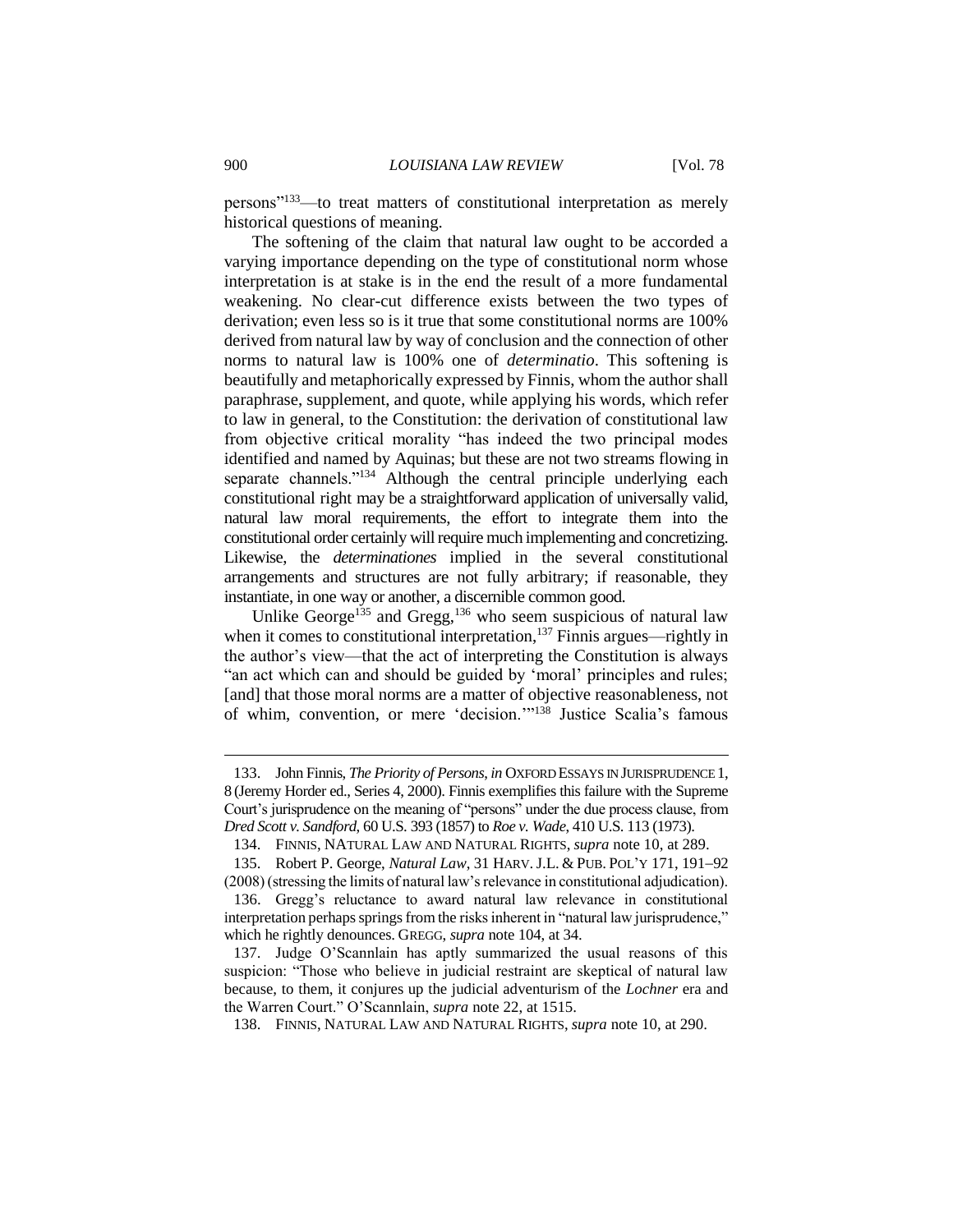version of "originalism" is therefore an insufficient interpretative technique.<sup>139</sup> The late justice treated matters of constitutional meaning as mere historical investigations, without seeming to realize that, like any other law—or, again, even more than any other law—the Constitution exists to serve a people here and now and not only the "original" people.<sup>140</sup> This reluctance to read the text in the light of natural law is especially patent and regrettable in the abortion cases<sup>141</sup>—most notably in *Planned Parenthood v. Casey*<sup>142</sup>—in which Justice Scalia's "leave it to the States" approach<sup>143</sup> made little of the powerful protection afforded by the federal Constitution to persons—a concept, the one of "persons," that in justice that is, in the light of natural law—ought to include unborn children whether or not this was within the original public meaning.

The author is not the only natural law scholar to criticize Justice Scalia's originalist view.<sup>144</sup> In a 1998 piece, after criticizing the apparent

 $\overline{a}$ 

141. But the reluctance to read the Constitution in the light of natural law is regrettable not only in the abortion cases. Finnis notes the "Court's radical failure" earlier, in the infamous *Dred Scott v. Sandford*, 60 U.S. 393 (1857),

to approach its duty of doing justice according to law without recognizing that law, the whole legal enterprise, is for the sake of persons, and that the founders' intentions were therefore to be interpreted . . . in favor of the basic interests and well-being of every person within the jurisdiction so far as was possible without contradicting the Constitution's provisions.

Finnis, *The Priority of Persons*, *supra* note 133, at 7–8.

142. Planned Parenthood v. Casey, 505 U.S. 833 (1992).

143. *Id.* at 1002 ("We should get out of this area, where we have no right to be, and where we do neither ourselves nor the country any good by remaining.").

144. Other than Finnis, at least two natural law theorists have expressed some reservation, along perhaps a not altogether different line as his and the author's. Kmiec says that his own "natural-law originalism" "is at odds with some of Justice Scalia's broader claims accepting democratic result without qualification." Douglas W. Kmiec, *Natural-Law Originalism – Or Why Justice Scalia (Almost) Gets It Right*, 20 HARV.J.L. & PUB. POL'Y 627, 628 (1997). Later in the same text he implicitly criticizes Justice Scalia's handling of the abortion question. *Id.* at  $634-35$ ,  $635$  n.28 (arguing that Justice Scalia's "stating that 'if [the positive] law is abortion, 'the state should permit abortion, in a democracy'" overlooks that "reasoning from the natural-law meaning of person, precludes any government from authorizing abortion"). In a similar vein, Krason argues that the correct decision in *Roe* was not the one Justice Scalia favored dissenting in *Casey* but

<sup>139.</sup> *See* Antonin Scalia, *Common Law Courts in a Civil-Law System: The Role of United States Federal Courts in Interpreting the Constitution and Laws*, *in* A MATTER OF INTERPRETATION: FEDERAL COURTS AND THE LAW (Antonin Scalia ed., Princeton Univ. Press 1998).

<sup>140.</sup> *See infra* note 151 and accompanying text.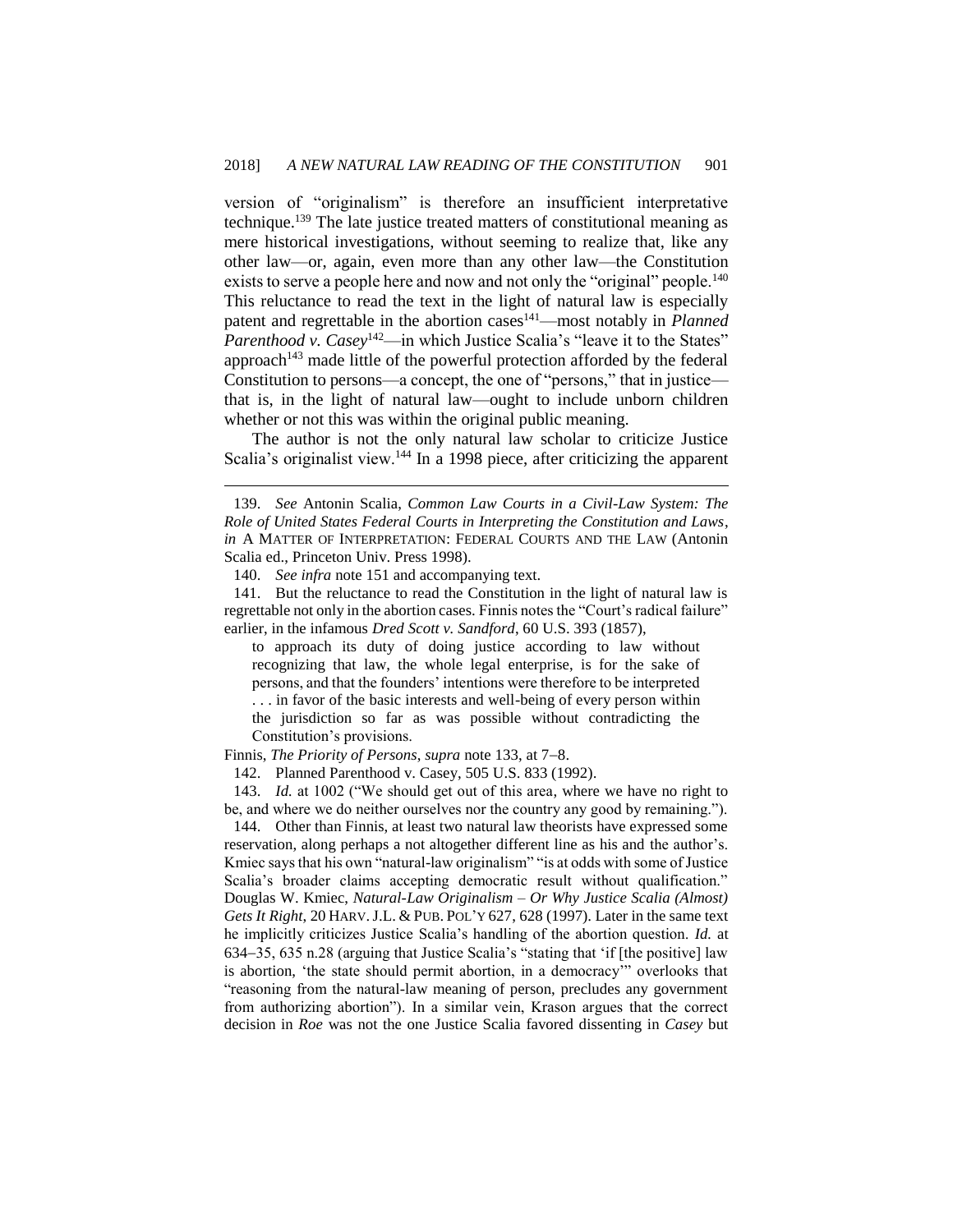refusal of the Supreme Court in *Roe v. Wade*, and later in *Casey*, to answer the question, "Who counts as person for the Constitution?" Finnis commented:

This refusal has been made possible partly by the position of minority Justices such as Justice Antonin Scalia, who for clearly inadequate reasons would leave to the states the fundamental question of who is and who is not entitled to the protection of the United States Constitution's guarantees against deprivation of life without due process of law.<sup>145</sup>

In 2004, Finnis reiterated his critique of "judges, such as Justice Scalia, who interpret the Fourteenth Amendment's unelaborated references to 'persons' as permitting states to treat as non-persons and to authorize the killing, or the enslavement (in embryo banks), of the unborn."<sup>146</sup>

By way of contrast, Finnis's perhaps most important disciple, Robert P. George, holds a position rather close to Justice Scalia's. Although he cautiously concedes that "it is not so clear to me that the American people have not, by ratification of the equal protection clause, committed themselves to a principle that is incompatible with laws that generally permit the killing of such human beings by abortion,"<sup>147</sup> in the end, he defers the question to whatever was "the publicly understood meaning of the principle of equal protection that was ratified in the post-Civil War period."<sup>148</sup> To reach the right interpretation, his inquiry will start and end

145. John Finnis, *Public Reason, Abortion, and Cloning*, 32 VAL. U. L. REV. 361, 373 (1998). In a short column, Hadley Arkes recently made a point similar to Finnis's. *See* Hadley Arkes, *The Moral Turn*, FIRST THINGS (May 2017), https://www.firstthings.com/article/2017/05/the-moral-turn (criticizing Justice Scalia's stance in *Casey* and also hypothesizing that if the dissents in *Roe* and *Doe* had addressed the moral issues at stake—instead of "leaving it to the states"—the majority's attitude in those cases would likely have been different) [https://per ma.cc/4RBX-JBLR].

146. Finnis, *Natural Law: The Classical Tradition*, *supra* note 8, at 59.

147. Robert P. George, *The Natural Law Due Process Philosophy*, 69 FORDHAM L. REV. 2301, 2308 (2001).

148. *Id*. Compare and contrast with what Finnis says about the *Dred Scott* case, which is equally true of the abortion cases, as is clear from Finnis's own argument, quoted elsewhere in this Article:

The basic error of the Supreme Court . . . was to approach the interpretation of the Constitution's provision . . . without a strong

rather a solution recognizing the constitutional right to life of the unborn child and "declar[ing] legalized abortion to be unconstitutional." Stephen M. Krason, *Constitutional Interpretation, Unenumerated Rights, and the Natural Law*, 1 CATH. SOC. SCI. REV. 20, 26 (1996).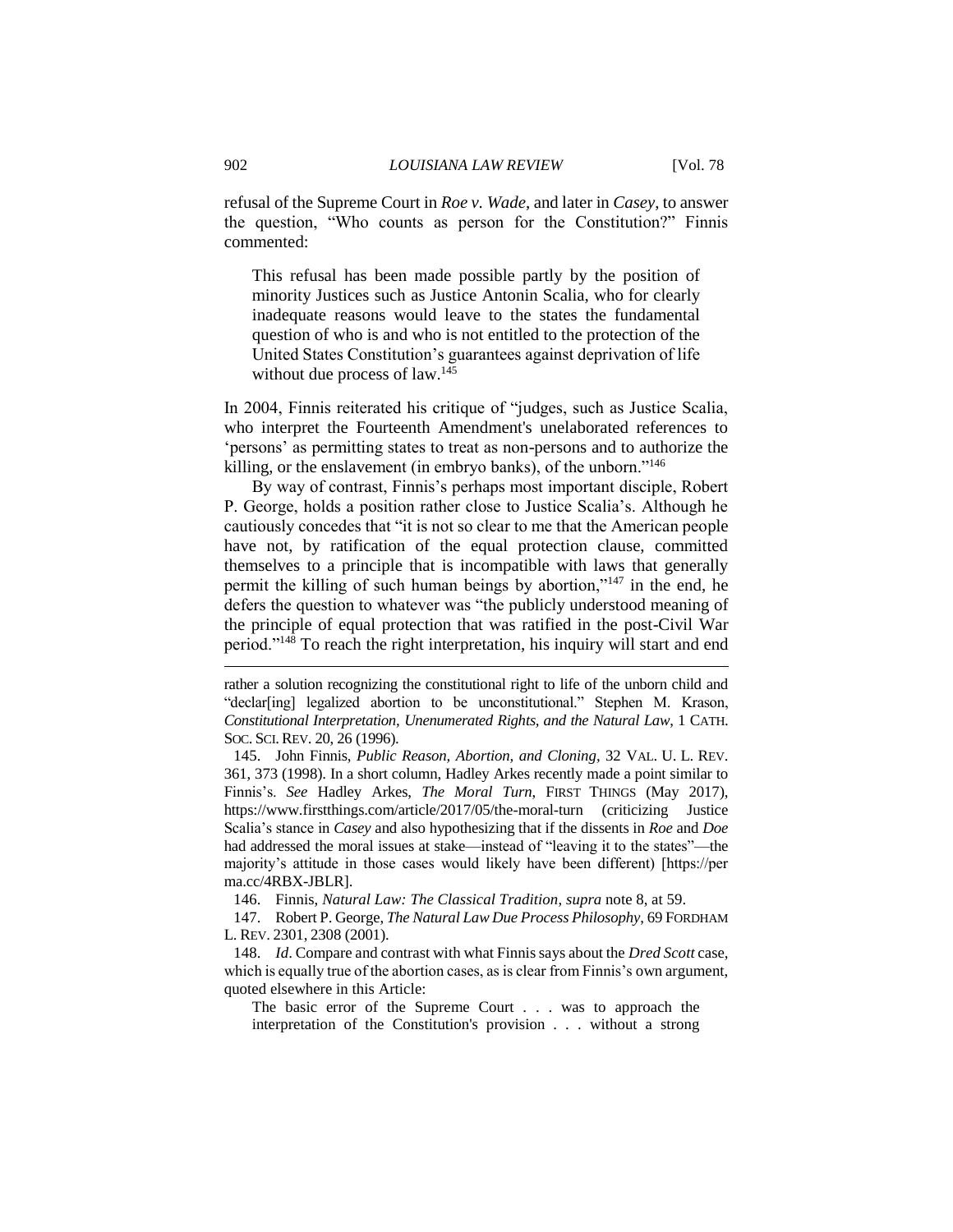with a "rigorous and historically informed reading of the equal protection clause."<sup>149</sup> Although a historic inquiry should be the starting point,<sup>150</sup> for the reasons offered in this Article, a historic inquiry certainly should not be the end. Professor Finnis expresses this view of this matter in a more perfect way:

In adjudication and the practice of law, interpretation of constitutional and statutory texts and statements can never reasonably be exclusively historical. Constitutions and statutes arise for consideration—indeed, exist as law—only in a context of the interpreter's intention to serve persons and their well-being, the common good  $\ldots$ .<sup>151</sup>

With Professor Finnis's clear guideline in mind, the author considers it time to wrap up the general argument in this Article.

#### **CONCLUSION**

This Article has offered a scheme that scholars within the natural law tradition might develop in future explorations. It is true that this scheme lacks precision and might be a bit scanty at times. Perhaps this feeling is the result of the author heeding a wise idea: absent unequivocal violations of fundamental human rights, "very little of wide generality can be said to resolve determinately the many issues of interpretation."<sup>152</sup> With those potential explorations in mind, it is important to keep in mind that the application of sound moral principles—natural law principles—to matters like constitutional governance involves contingencies and circumstances about which reasonable people holding firmly to the principles can reasonably reach differing conclusions. Thus, the title to this Article is "A

presumption that, whatever the assumptions and expectations of its makers, every constitutional provision must, if possible, be understood as consistent with such basic human rights as to recognition as a legal person.

FINNIS, *Natural Law: The Classical Tradition*, *supra* note 8, at 59. This is certainly far from George's idea that the publicly understood meaning settles the question.

<sup>149.</sup> FINNIS, *Natural Law: The Classical Tradition*, *supra* note 8, at 59.

<sup>150.</sup> "Constitutions and statutes call for historically accurate understanding, so far as it is possible. To say otherwise is to deny their authority to settle any of the questions of social life which need to be settled by law." *Id.* at 58.

<sup>151.</sup> *Id.*

<sup>152.</sup> *Id.* at 59.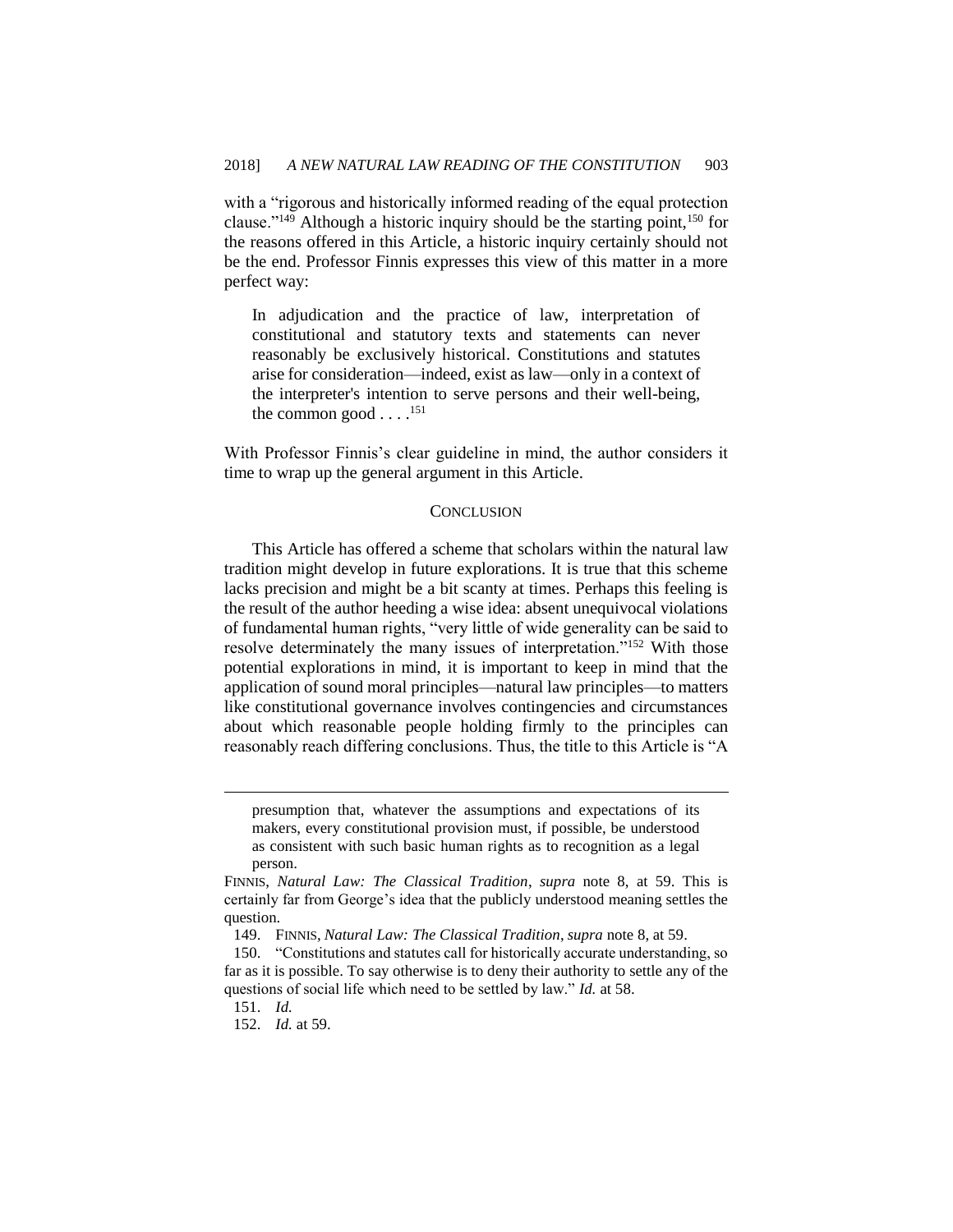New Natural Law Reading of the Constitution" instead of "*The* New Natural Law Reading of the Constitution."

With the future and the past in mind, this Article has attempted to make clear that defending natural law's traction in the context of constitutional interpretation is not equivalent to endorsing what is sometimes called the "living instrument interpretation" of the Constitution, that is, all kinds of judicial updating of a Constitution on the basis of all sorts of moral considerations, which may, on occasion, go under the name "natural law" but more commonly under the names "human rights" or "common good." As it has been shown, more often than not, under the guise of certain moral readings of the Constitution but not according to the natural law, moral reading suggested in this Article, one finds a project of reforming the Constitution in violation of the responsibility to follow established processes of constitutional amendment<sup>153</sup> while neglecting the onus of discharging the responsibility which could make constitutionally justifiable the *judicial* reform of the Constitution: namely the responsibility of demonstrating, carefully and even-handedly, that the founders of the Constitution were certainly committing a moral error—introducing an injustice—when drafting a certain provision.<sup>154</sup> Fidelity to established law—be it constitutional or otherwise—ought to cede in the extreme circumstance that one can establish the law as unjust in a respect in which it is one's own constitutional responsibility to reform it or violate it. But this extreme circumstance that could make natural law relevant in an extraordinary way is less frequent and, in that sense, less important than the myriad instances in which what is at stake is the interpretation of a just constitutional provision derived from natural law by way of conclusion or by way of determination. In these more common instances, natural law should track with the differing intensities identified in this Article.

There are many gaps in the argument that need to be filled. The precise result of interpreting various constitutional rights in the light of natural law is not something that this Article has even come close to articulating in detail. Even less so has the author been able or willing to prove effectively what the consequences would be of a natural law reading of the structural

<sup>153.</sup> Pojanowski and Walsh rightly point out that in order for the "Constitution to accomplish as positive law what it purports to do as positive law, the decisions it reflects must be durable until changed on the terms the Constitution provides or the legal system ordered by the Constitution ends." Pojanowski & Walsh, *supra*  note 36, at 100.

<sup>154.</sup> *See* John Finnis, *Judicial Law-Making and the "Living" Instrumentalisation of the ECHR*, *in* LORD SUMPTION AND THE LIMITS OF THE LAW 73-120 (Nicholas Barber, Richard Ekins & Paul Yowell eds., 2016).